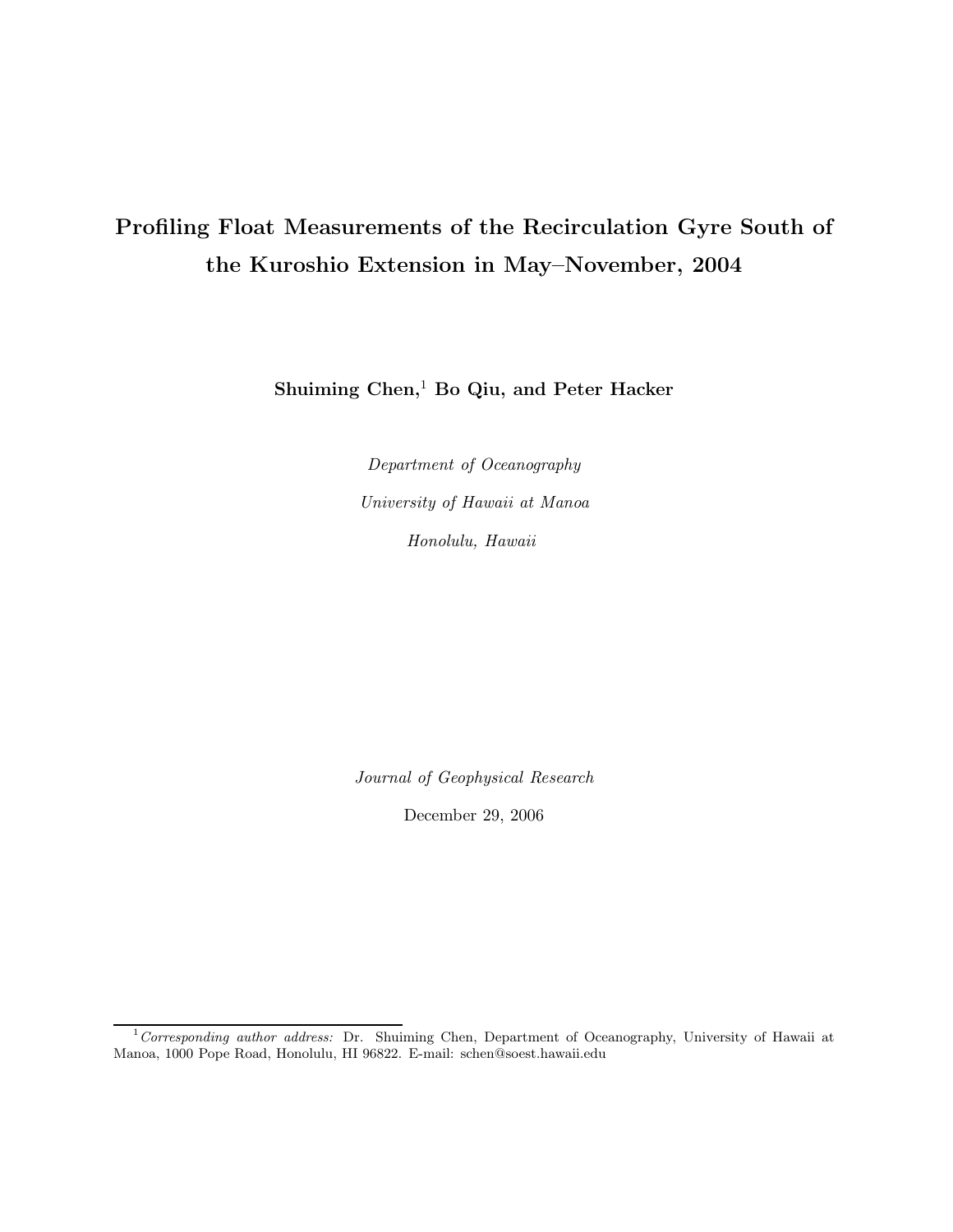#### Abstract

During May–November, 2004, 20 profiling floats were deployed in the recirculation gyre (RG) region south of the Kuroshio Extension (KE). With the KE and RG being in a stable state, most of these floats remained within the RG, resulting in a large number of satellite position fixes for estimating the velocities at the parking depth  $(1,500 \text{ db})$ , and of T/S (Temperature/Salinity) profiles for estimating the geostrophic velocities above the parking depth. The flows of the RG at different depths in the upper 1,500 db are found to be approximately parallel to each other, with the speed at the surface  $(35 \text{ cm s}^{-1})$  being about three and a half times larger than that at the parking depth (10 cm s<sup>-1</sup>). By analyzing the full-depth CTD (Conductivity-Temperature-Depth) profiles in the RG, in addition to the velocity estimates, we found that the vertical structure of the RG velocity field was dominated by the barotropic and first baroclinic modes. The two modes are combined in such a way that the resulting RG circulates anticyclonically in the same direction from the surface to the bottom and has an anticyclonic bottom velocity on the order of  $5 \text{ cm s}^{-1}$ . From the barotropic component (depth-averaged) of the RG velocity field, the RG transport with one standard error is estimated at  $101\pm8\times10^6\text{m}^3\text{ s}^{-1}$ .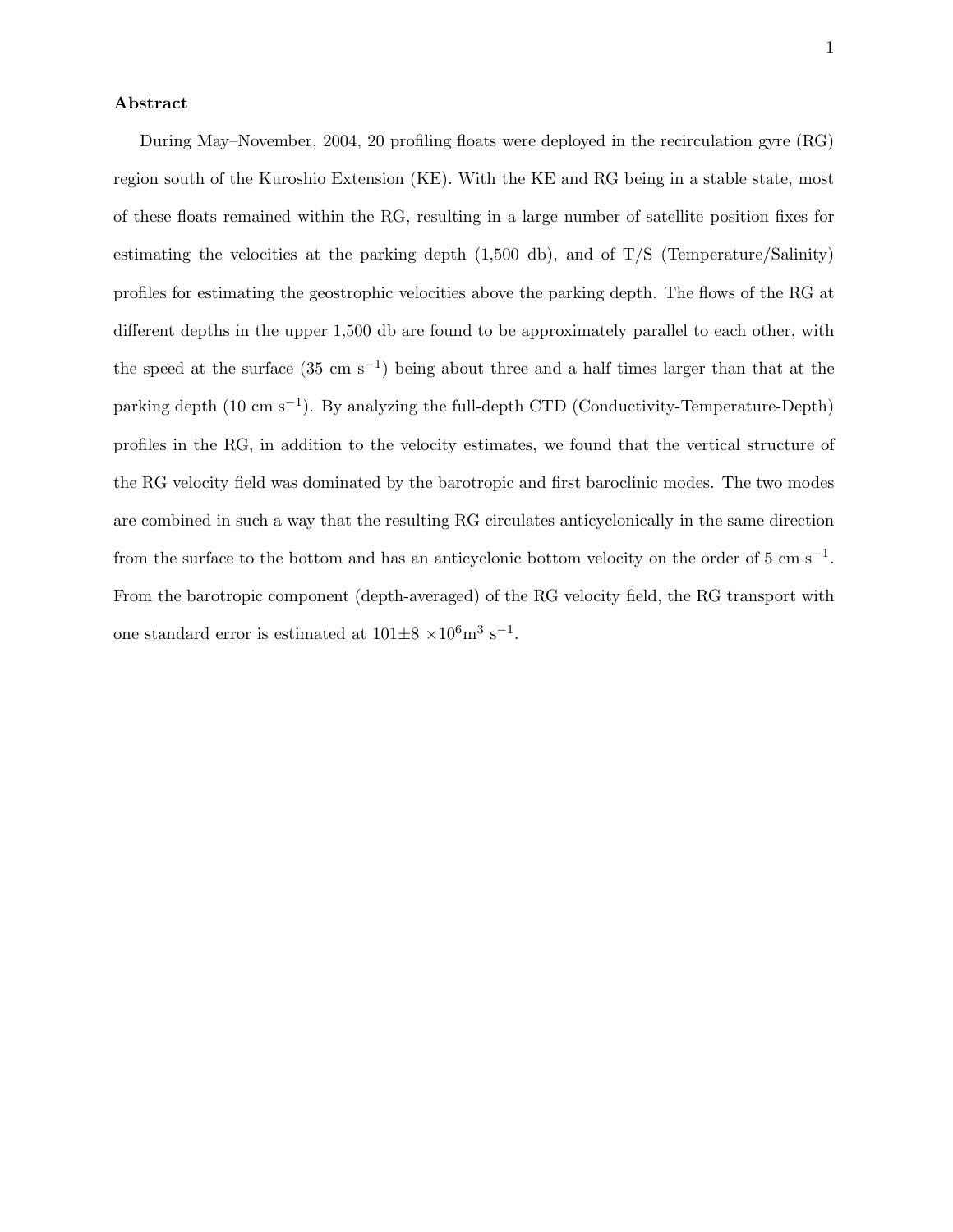## 1 Introduction

After separating from the coast of Japan near  $35^{\circ}$ N, the Kuroshio Extension (hereafter, KE) flows eastward with two quasi-stationary meanders before reaching the Shatsky Rise (Fig. 1). Over this segment, the eastward transport of the KE is augmented by the presence of the southern recirculation gyre (hereafter RG) (e.g. Wijffels et al. 1998). In climatological surface dynamic height maps such as those shown in Fig. 1, the RG is identifiable by closed contours south of the KE. The existence of the RG can also be seen from the synthesis of available direct velocity data for near-surface drifters from 1989-2001 (Niiler et al. 2003). Because the KE and RG interact dynamically, a better understanding of the RG helps us to understand the KE system and the KE's role in the general circulation and climate of the North Pacific.

Direct velocity measurements of the RG were first made in 1981-1982 using a moored current meter array along 152<sup>o</sup>E from 28<sup>o</sup>N to 41<sup>o</sup>N (Schmitz et al. 1982; Niiler et al. 1985). Unlike the climatology in Fig. 1, the velocity measurements in the upper (i.e., 500 m) portion and near the bottom showed that every 2-3 months there was an eddy passing by the array south of the KE (Schmitz et al. 1982). The deployment and retrieval hydrographic surveys (Fig. 2 in Niiler et al. 1985) showed that south of the KE in July 1980 and June 1982 there existed cyclonic eddies, and that in May 1981 the region was occupied by a less energetic eddy field; no clear RG was seen in those surveys.

The RG offshore to southeast Japan was measured by a full-depth CTD/LADCP (Lowered Acoustic Current Doppler Profiler) section as a part of the World Ocean Circulation Experiment (WOCE) P10 cruise in November 1993 (Firing 1998); the station locations are indicated by the LADCP depth-averaged velocity vectors in Fig. 1. In the present study, the depth-averaged velocity from a full depth profile will be referred to as the barotropic component, in the same sense as the barotropic dynamical mode. As shown by the vectors in Fig. 1, the RG had a barotropic component of 5-10 cm s<sup>-1</sup>. The presence of the RG is clearly indicated by the broad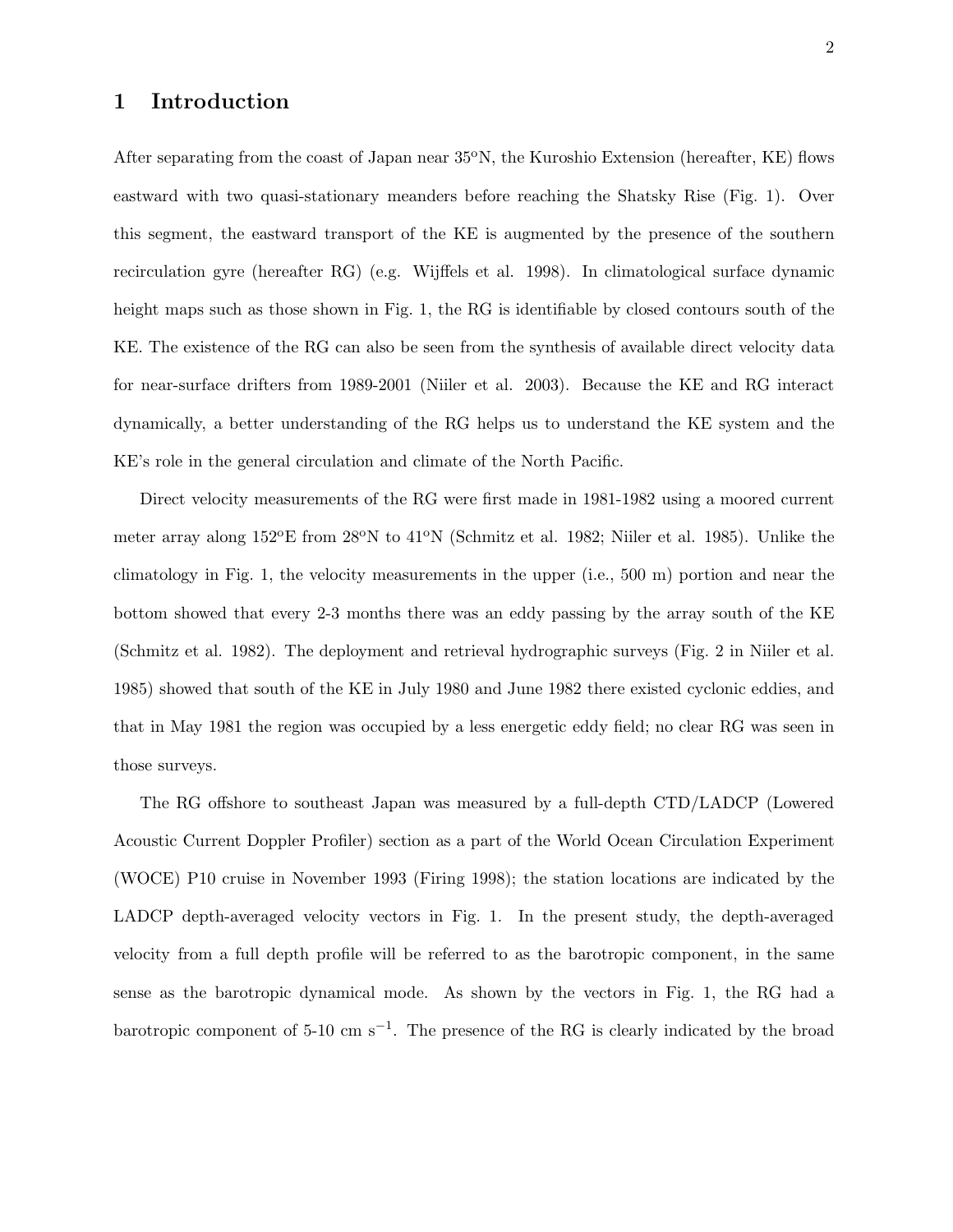southwestward flow from  $34^{\circ}$ N to the southern end of the section at  $32.7^{\circ}$ N (Fig. 2). Within the RG, the observed southwestward flow is highly barotropic and its volume transport is estimated at about 86 Sv (Sv =  $10^6$  m<sup>3</sup> s<sup>-1</sup>).

The RG was more recently observed by the full-depth LADCP along  $152^{\circ}30'E$  in July 2000 and along  $146^{\circ}25'E$  in May 2001; both of these sections reached as far south as  $30^{\circ}N$  (Yoshikawa et al. 2004). The westward transports south of the KE were 34 Sv and 50 Sv along  $152^{\circ}30'E$  and 146o25′E, respectively. By using the concurrent satellite altimetric data, Yoshikawa et al. showed that during both of their surveys, the KE had a convoluted path with large-amplitude eddies on its two sides. Yoshikawa et al. also found that both the KE and the southern RG had bottom currents as strong as  $10 \text{ cm s}^{-1}$ , in agreement with the WOCE result shown in Fig. 2.

The different behaviors of the RG in the *in situ* measurements can be understood in terms of the temporal variations of the KE system found from satellite altimetry data over the past decade. By analyzing the altimetric sea surface height (SSH) since 1992, Qiu and Chen (2005) showed that the KE and its RG in the past decade oscillated between two dynamic states. Before 1995 and after 2002, the KE was in a stable sate (i.e., it was strong and remained at an approximately constant latitude between  $35-36^{\circ}$ N) and the RG was well represented by a single positive SSH maximum. During the period from 1996–2001, the KE path underwent large meridional excursions and there existed only weak SSH maxima south of the KE. The transition between the two dynamic states is instigated by the westward-propagating long Rossby waves, which in turn are induced by surface wind forcing in the Northeast Pacific (Qiu and Chen 2005). In terms of the bimodal states of the RG, the WOCE LADCP measurement in 1993 was made when the RG was in the stable state, and the LADCP measurements by Yoshikawa et al. (2004) in 2000 and 2001 were made when the RG was in the unstable state. The moored current meter measurements in 1981-1982 (Schmitz et al. 1982) appear to have been made when the RG was in the unstable state (i.e., when the KE was in a weakened state; see Fig. 11 in Qiu 2003).

While the surface characteristics of the RG have recently been examined in detail owing to the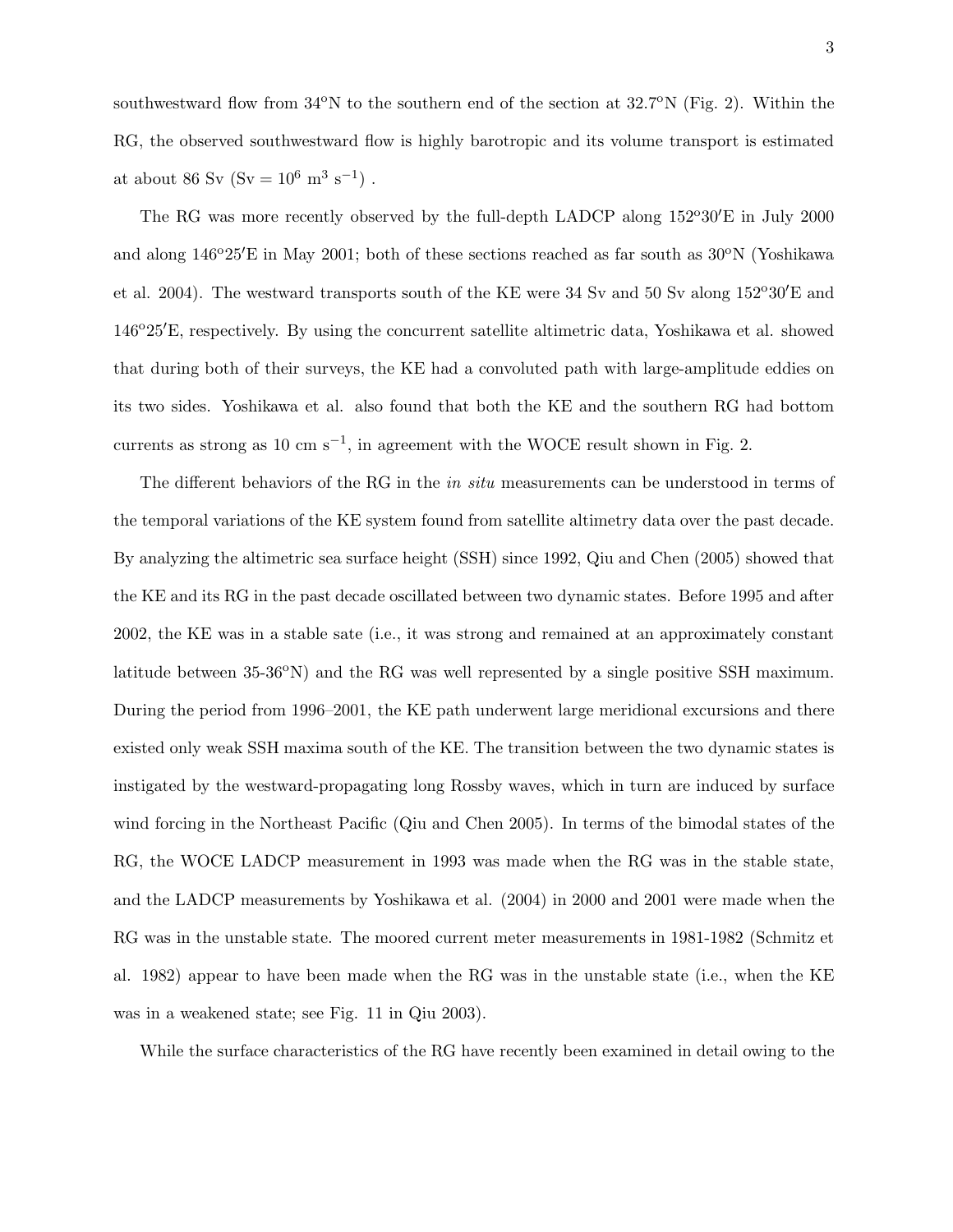accumulation of the surface drifter and satellite altimetry measurements (Niiler et al. 2003; Qiu 2003), information about the vertical structure of the RG remains fragmentary. The objective of the present study seeks to clarify the RG's vertical structure by using profiling float and full-depth CTD data from the Kuroshio Extension System Study (KESS) program, during the period from May–November 2004 when the KE/RG was in the stable state. Owing to the largely stationary nature of the RG during the analysis period, the floats sampled the area repeatedly, reducing uncertainty in the analysis. A representative vertical structure of the stable-state RG and an estimate of its transport are obtained.

## 2 Data

As a part of the KESS collaborative research project, 20 Apex profiling floats were deployed in 2004: four at the end of April, and sixteen in June (see Fig. 3 for their deployment locations and http://www.soest.hawaii.edu/snol/ for up-to-date float trajectories and T/S profiles). After the initial deployment, each float remained at the sea surface until six hours after the instrument's start-time, then dove to its preset parking depth (1,500 db). 107 hours following the dive time, the float began its ascent towards the surface, which took about 4.5 hours. It remained at the sea surface until 13 hours had elapsed since the beginning of its ascent, then dove again. A complete cycle from one dive to the next dive is thus 120 hours (5 days). Each float measured temperature and salinity at its parking depth, and at 72 specified pressures as it rose; the pressure intervals are 100 db at pressures greater than 1,000 db, 30 db between 400–1,000 db, 10 db between 100– 400 db, and 5 db between 5–100 db. While the float was at the sea surface, it transmitted  $T/S$ data messages to the ARGOS satellites every 44-46 seconds. In the KESS region ARGOS satellite overpasses provided position fixes about once per hour. On average, the KESS profiling floats received about 7 position fixes during their 8.5 hours on the surface. The elapsed times between re-surfacing and the first position fix, and between the last position fix and subsequent diving, were each about 40 minutes.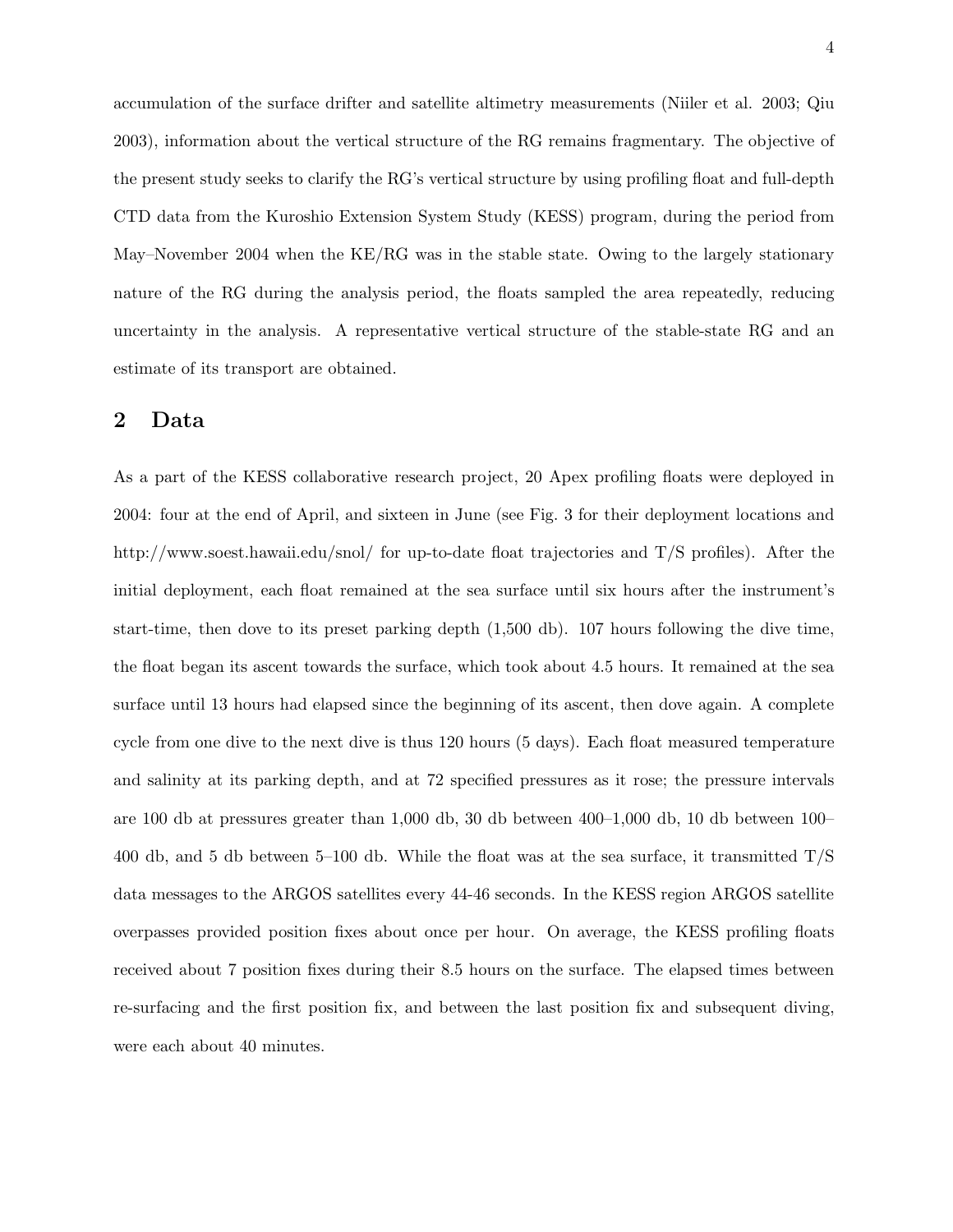During May–November, 2004, 687 T/S profiles and 4748 float position fixes were obtained. In the present analysis, we calculated dynamic heights from the  $T/S$  profiles. Velocities at the parking depth (see Fig. 4a) were evaluated from the float satellite position fixes by applying the method of Park et al. (2005): the float diving and re-surfacing locations are first estimated by extrapolating the satellite position fixes by using the linear and inertial velocity model; the parking depth velocities are then obtained by dividing the distance between the diving and re-surfacing locations by the time elapsed from the diving to the re-surfacing (the times are derived from float's metadata and the ARGOS messages). Notice that, if the velocity at the parking depth is 10 cm s−<sup>1</sup> , the diving and re-surfacing locations could be about 43 km apart for a 5-day cycle. Thus the parking depth velocity is actually the averaged velocity of about 5 days in time and of tens kilometers along the float track at the parking depth. Despite this, in our analysis the parking depth velocities are assumed to be in the middle of the diving and re-surfacing locations/times.

There are two sources of error in the parking depth velocity estimates. One is associated with estimating either diving or re-surfacing locations by extrapolating satellite position fixes. On average, satellite position fixes become available for re-surfacing floats only after 42 minutes; for diving floats, the last satellite position occurs at an average of 37 minutes beforehand. This uncertainty can be assessed by withholding the last satellite position fix and using the remaining position fixes to extrapolate to it. In the present dataset, the distances between withheld position fixes and extrapolated ones have a median of 881 m.

The second error source is related to the velocity shear above the parking depth. The velocity shear is defined as  $\vec{v}'(z) = \vec{v}(z) - \vec{v}_p$ , where  $\vec{v}(z)$  is the vertical velocity profile and  $\vec{v}_p$  is the parking depth velocity. This error represents the extra float drift induced by  $\vec{v}'(z)$  during float's ascending and descending motions. The ascent has a known duration  $(T_{ascent})$  and an approximately constant ascent rate  $(w)$ , so we are able to estimate the extra float drift during the ascent as

$$
\int_0^{T_{ascent}} \vec{v}'(w \cdot t) dt,\tag{1}
$$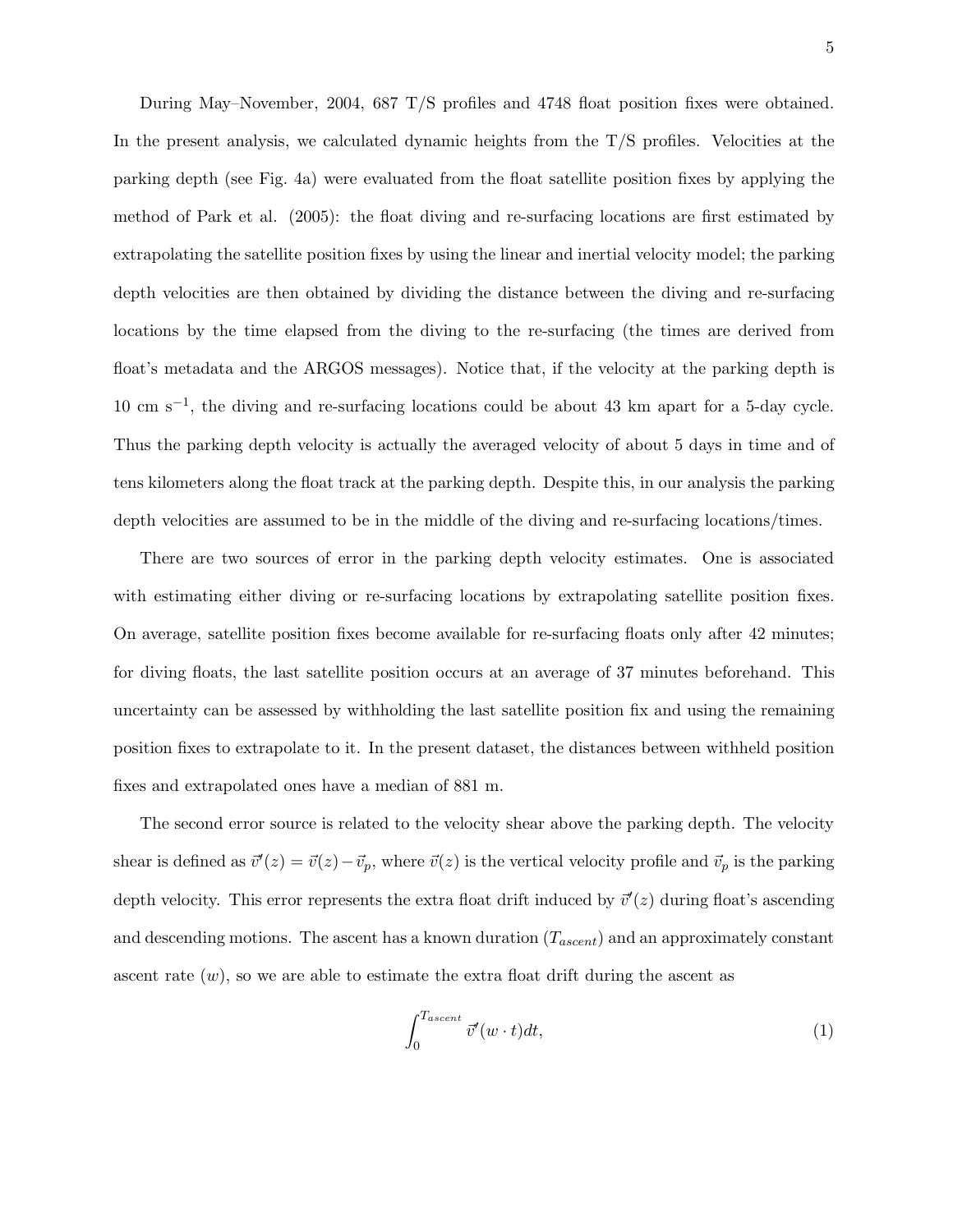where t is the time. The velocity shear  $\vec{v}'(z)$  is assumed to follow the shape of the first baroclinic mode (in Section 4 we will show that the velocity shear profiles are indeed dominated by the first baroclinic mode), and is constructed by using the float surface velocities and the estimated parking depth velocities. The float surface velocities were produced when we estimated the diving and re-surfacing locations. In the present dataset, the median of the extra float drifts during ascent is 2,096 m. We can not make the same estimate for the descent, because the descent rate is unknown. The descent of the float may take twice as long as its ascent does, but the float sinks quickly in the upper layer and spends most of the time at the depths close to the parking depth. As argued by Park et al. (2005), one can thus take the uncertainty estimate for the ascent as an upper bound for the descent, or 2,096 m of additional float drift.

Therefore, in terms of the "drift", there are two sources of error in the parking depth velocities: 881 m in estimating either diving or re-surfacing locations and 2,096 m during either descending or ascending. Since they are uncorrelated, we have a total uncertainty of  $\sqrt{2 \times 881^2 + 2 \times 2096^2} \approx$ 3215 m. Dividing by 111.5 hours, the average time that the floats stay below the sea surface in one cycle, the total "drift" uncertainty leads to an error estimate of 0.8 cm s<sup>-1</sup> for the parking depth velocities. Notice that this error estimate is for the "instrumental" error. The "instrumental" error is introduced during the process of generating the velocity vectors (see Fig. 4a), which serve as a part of the starting dataset in this study. Given that the goal of this study is to describe the large-scale, mean state of the RG during May–November, 2004, mesoscale variability actually introduces an uncertainty (estimated later in the paper) larger than this "instrumental" error.

In addition to the KESS profiling float data, we used 14 full-depth CTD profiles taken in the RG during the KESS deployment cruise in May 2004 (see Fig. 3 for the locations). We also used the AVISO SSH anomaly dataset compiled by the CLS Space Oceanographic Division of Toulouse, France. The SSH anomaly dataset merges the TOPEX/Poseidon, Jason-1, and ERS-1/2 alongtrack SSH measurements, has a 7-day temporal resolution and a  $1/3^{\circ} \times 1/3^{\circ}$  spatial resolution, and covers the period from October 1992 to December 2005.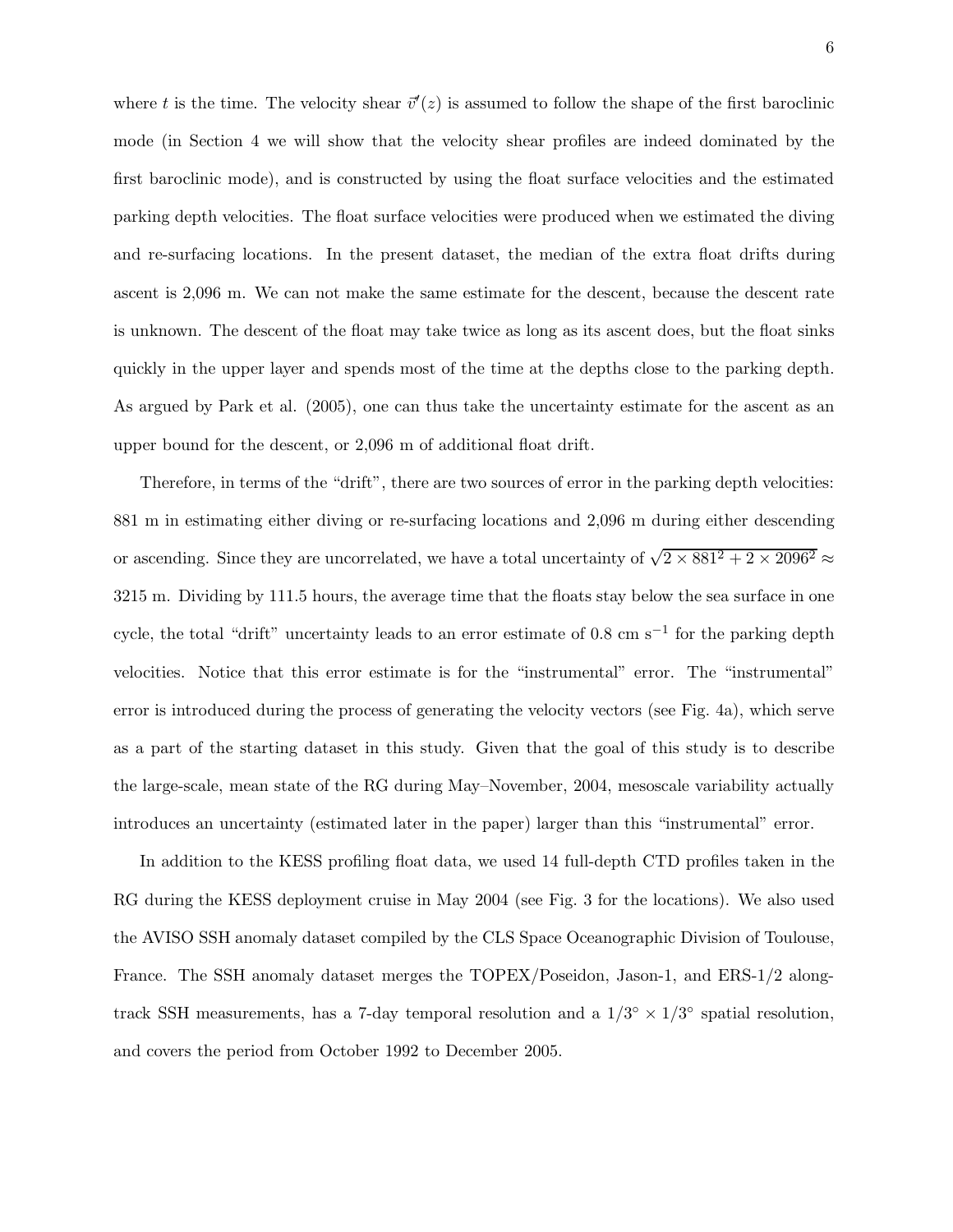## 3 Horizontal Velocities of the RG

As stated in the previous section, the KE/RG system was in a stable state from May 2004 to November 2004, when the KESS profiling float measurements were made. Compared with the climatology of the surface dynamic height in Fig. 1, the SSH from May–November 2004 shown in Fig. 3 indeed displays a swifter KE and a stronger RG. Notice that the elevation at the RG center, relative to its periphery, is less than 10 cm in the surface dynamic height climatology (Fig. 1) while it is about 50 cm in Fig. 3. This implies that from May–November 2004, the surface velocities in the RG are dominated by the temporal variations rather than by the climatology.

During May–November 2004, most of the 20 KESS profiling floats were trapped in the stable RG and revolved more than once; individual trajectories during this period of time can be found in Qiu et al. (2006). As shown in Fig. 4a, the velocity field at the parking depth (1,500 db) in the RG between  $141^{\circ}$  and  $147^{\circ}E$  is well sampled (314 vectors). Neighboring vectors might have been measured by different floats a few months apart, but an anticyclonic circulation is evident. The averaged major ellipse error of the gridded parking depth velocities is 3.7 cm s<sup>-1</sup> (Fig. 4b), which is significantly larger than the "instrumental" error  $(\sim 0.8 \text{ cm s}^{-1})$  estimated in the previous section, and it is likely due to mesoscale spatial and temporal variability.

Figures 4a, b show that the RG at the parking depth is centered approximately at  $(144^{\circ}E,$ 34oN), and is narrower and swifter to the north than to the south, presumably because of its affinity to the eastward flowing KE jet. Fig. 4b also shows that variability, indicated by the standard error ellipses, is larger to the north. The RG is not exactly circular; as indicated by the 210 cm contour, its zonal extent is about 5 degrees longitude (∼450 km) but the meridional extent is about 3 degrees latitude (∼330 km).

The flow above the parking depth is approximately parallel to that at the parking depth. To demonstrate this, two-dimensional pressure fields at the parking depth and at three representative float sampling depths are compared in Fig. 5a, d, g. The pressure field at the parking depth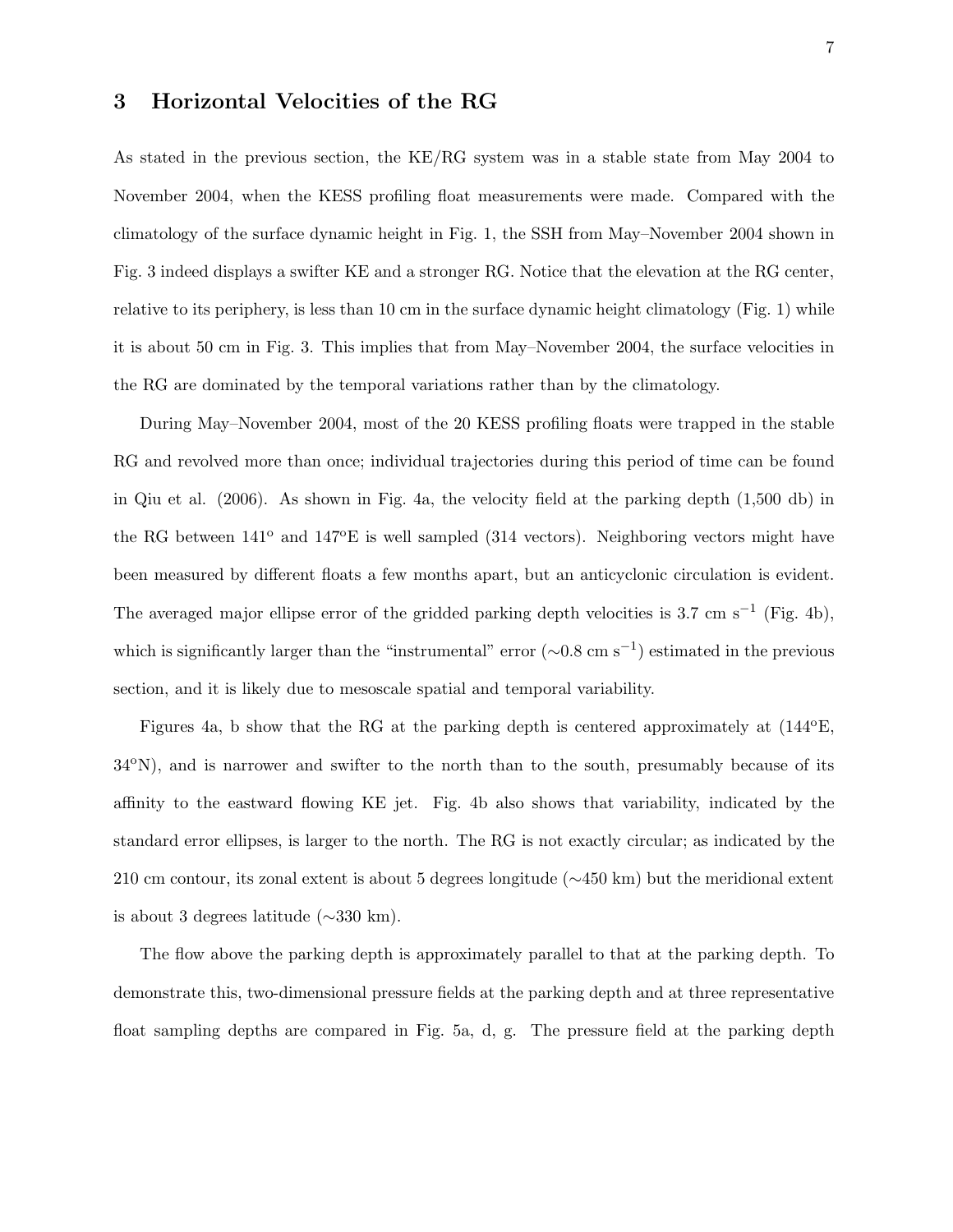is estimated from the gridded parking depth velocities by using geostrophy, and those at the float sampling depths are estimated as follows. The geopotentials at each float sampling depth, referenced to the parking depth, are first calculated from available float T/S profiles in the RG, whose spatial coverage is similar to that of the parking depth velocities in Fig. 4a. These are then gridded in the same way as the parking depth velocities, except that the grids are offset by  $0.25^{\circ}$ in latitude/longitude. The pressure fields at the float sampling depths, such as those shown by the color shadings in Fig. 5a, d, g, are the sum of the geopotentials and the pressure field at the parking depth.

The geostrophic velocities are calculated using the pressure field data shown in the left-hand column of Fig. 5. These are then compared to the parking depth velocities, and the angle differences and magnitude ratios of the two velocities are given in the middle and right-hand columns of Fig. 5, respectively. The velocity magnitude ratio as a function of depth  $\mathcal{R}(z)$  is estimated by minimizing

$$
\sum \Big( |\vec{V}(z)| - \mathcal{R}(z) \cdot |\vec{V}_p| \Big)^2,
$$

where  $|\vec{V}(z)|$  and  $|\vec{V}_P|$  are the geostrophic velocities at depth z and the parking depth velocities, respectively, and the summation is over all data points at depth z. Since the angle differences in the middle column of Fig. 5 suggest that  $|\vec{V}(z)|$  and  $|\vec{V}_P|$  are parallel to each other when averaging over the RG, it makes sense to look at the velocity magnitude ratio.

The above calculations are repeated for all float sampling depths (Fig. 6). Averaging over the RG, the flow above the parking depth is approximately parallel to that at the parking depth (Fig. 6a). Furthermore, Fig. 6b shows that the RG strength increases monotonically from the parking depth to ∼500 db, and then remains approximately constant for the top 500 db. We will interpret this vertical structure in the next section by using dynamic modes. The RG at the surface is about three and a half times stronger than that at the parking depth. As shown in Fig. 5c, at the surface the RG circulates at a speed of  $\sim$ 35 cm s<sup>-1</sup> and at the parking depth its speed is  $\sim$ 10 cm s<sup>-1</sup>.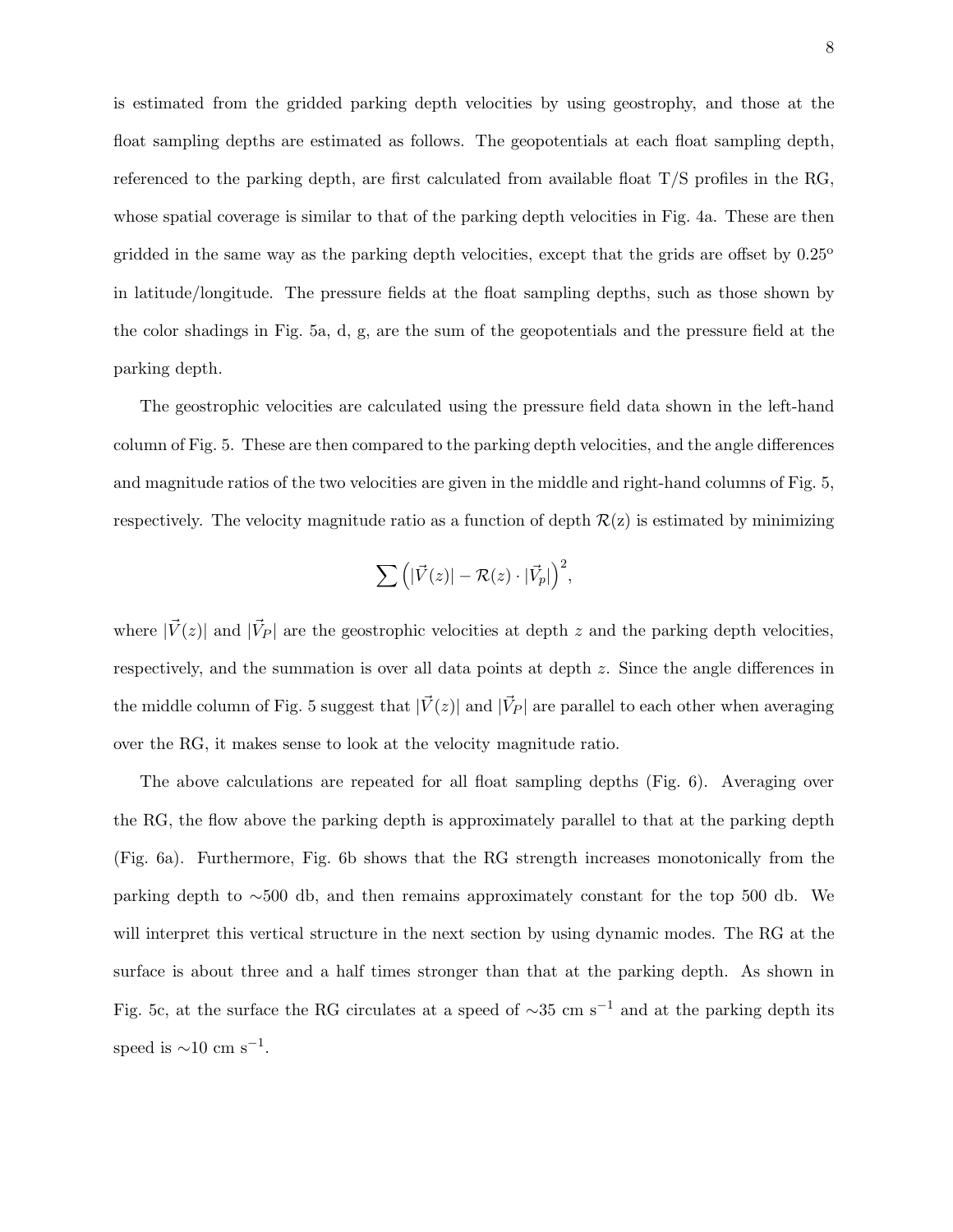## 4 Mode Decomposition and Transport Estimate

To describe the vertical structure of the RG over the whole water column, we introduce dynamic modes. We will demonstrate that the vertical structure of the RG is dominated by the barotropic mode and the first baroclinic mode. The RG full-depth transport is derived from the barotropic mode; the depth averaged value of the baroclinic mode is zero and thus does not contribute to the net transport value.

#### 4.1 Mode Decomposition

By using 14 full-depth CTD profiles acquired during the KESS deployment cruise in May 2004 (see Fig. 3 for their locations), we calculated dynamic modes (e.g. Chelton et al. 1998) and their averages, as shown in Fig 7a. Since the zero-crossing of the first baroclinic mode (∼1,345 db) was quite close to the float parking depth (1,500 db), the velocities at the parking depth only have minor contributions from the first baroclinic mode. If a velocity profile consisted only of the first baroclinic mode, and the surface velocity were  $35 \text{ cm s}^{-1}$ , then the velocity at the parking depth would be  $-1.7 \text{ cm s}^{-1}$ .

We evaluated the relative importance of the baroclinic modes by using the 34 geostrophic shear profiles (their depth averages are zero) from the 34 neighboring pairs of the 14 full-depth CTD stations. The separation of the station pairs was 98 km on average, but ranged from 82 km to 112 km. For each geostrophic shear profile, baroclinic mode amplitudes  $A_n(n = 1, 2, \cdots)$  were calculated. We define the depth-averaged variance of the shear profile  $v(z)$  as  $1/D \int_{-D}^{0} v^2(z) dz$ , where D is the water depth. Since each baroclinic mode structure is normalized so that its depthaveraged, squared mode structure is unity, the depth-averaged variance of the shear profile is equal to  $\sum_m A_m^2$ . The relative explained variance of each baroclinic mode is then  $\frac{A_n^2}{\sum_m A_m^2} \times 100\%$  (*n* =  $1, 2, \dots$ ). As shown in Fig. 7b, when averaged over the 34 geostrophic shear profiles, 86% of the total variance resides in the first baroclinic mode and 6% in the second baroclinic mode. Fig. 7c shows that when a geostrophic shear profile has significant variance in the second baroclinic mode,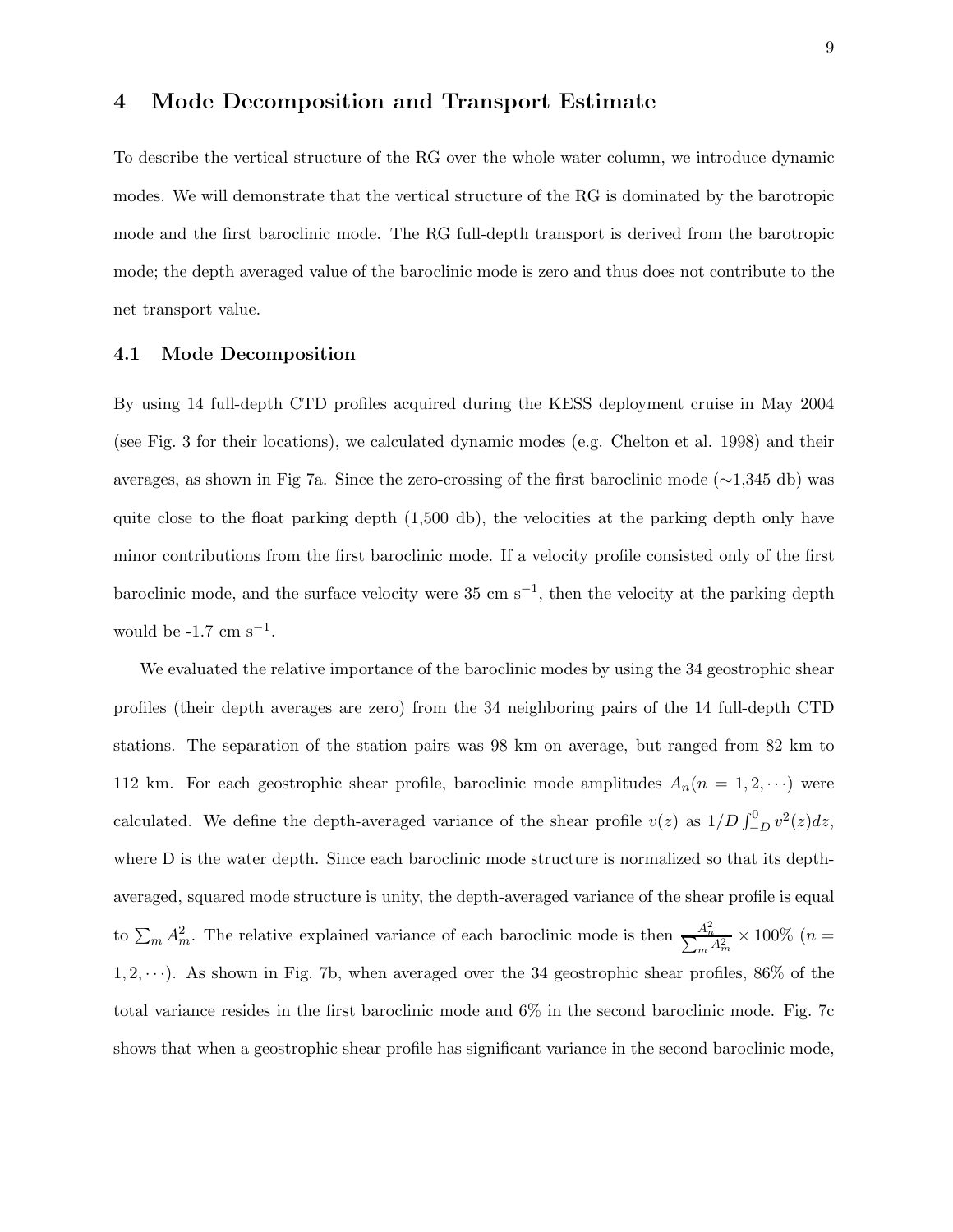it is quite weak. In this case the corresponding CTD station pair is likely to be either located near the center of the RG or aligned with the mainstream of the RG. In other words, the more energetic the geostrophic shear profile, the greater the variance in the first baroclinic mode.

From Fig. 7b, we conclude that the first baroclinic mode dominates the baroclinic component of the full-depth velocity profiles. Meanwhile, the previous direct velocity measurements (Firing 1998; Yoshikawa *et al.* 2004) have shown that the barotropic mode is significant in the RG. Given these observations, it is reasonable to assume that the barotropic and first baroclinic modes are the two most important modes. Under this assumption, the ratio profile  $\mathcal{R}(z)$  in Fig. 6b is fitted by a model composed of the barotropic and first baroclinic modes using a least-squares approach. In other words, the following quantity is minimized:

$$
\int_{-1500}^{0} (\mathcal{R}(z) - A_{bt}F_0(z) - A_{bc}F_1(z))^2 dz,
$$

where  $F_0(z)$  and  $F_1(z)$  are the barotropic and first baroclinic mode structures shown in Fig 7a. The fitting procedure gives the amplitudes of the barotropic and first baroclinic modes as  $A_{bt}=1.08$  and  $A_{bc}=0.93$  (Fig. 8a), resulting in the mode amplitude ratio  $A_{bc}/A_{bt}=0.86\pm0.10$ . The confidence interval is based on fitting the lower and upper bounds of  $\mathcal{R}(z)$  (see Fig. 6b). Including the second and third baroclinic modes in the model does not alter our results significantly (by about 5% in terms of the mode amplitudes); the amplitudes come to 1.12, 0.89, 0.04, 0.01 for the barotropic and the first three baroclinic modes, respectively.

We thus use  $A_{bc} = (0.86 \pm 0.10)A_{bt}$  to approximate the vertical structure of the RG as

$$
F_{RG}(z) = F_0(z) + (0.86 \pm 0.10)F_1(z).
$$

In Fig. 8a, the canonical vertical structure  $F_{RG}(z)$  indicates that the RG flows in the same direction at all depths, from the surface to the bottom. In Fig. 8b,  $F_{RG}(z)$  is also compared with two LADCP cross-track profiles in the southwestward flow region (see Fig. 2 for the locations of stations A and B). The fair agreement should be no surprise, since altimetry measurements have revealed that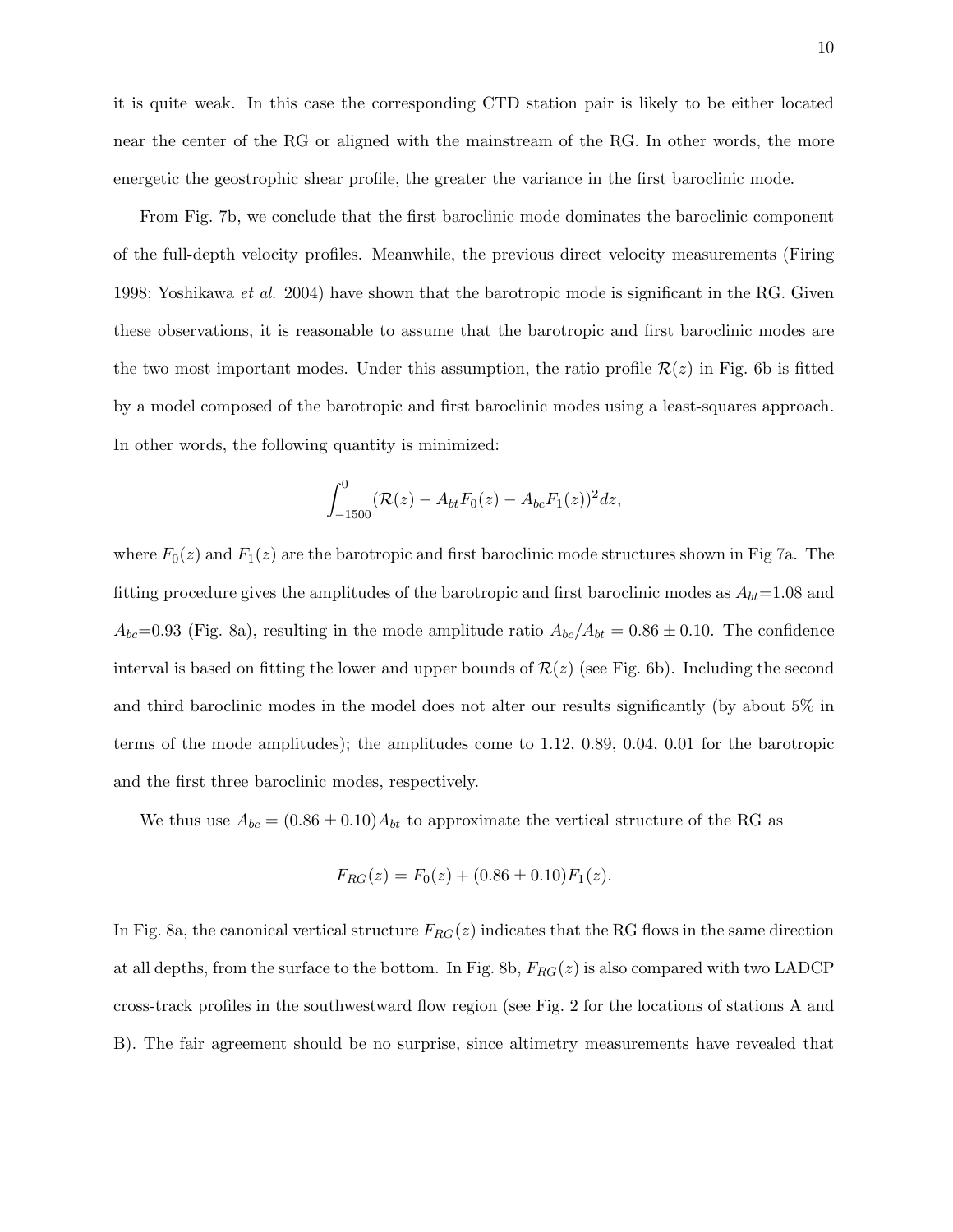the RG and the KE were both in the stable state during 1993 and 2004 (Qiu and Chen 2005). This agreement lends credibility to the inference of the vertical structure  $F_{RG}(z)$ , however, since the LADCP profiles are full-depth, direct observations.

Combining the vertical structure  $F_{RG}(z)$  with the horizontal velocities from Fig. 4b, one can obtain an approximate view of the three-dimensional velocity field of the RG. The RG circulates in the same anticyclonic direction from the surface to the bottom. It has an anticyclonic surface velocity on the order of 35 cm s<sup>-1</sup> and an anticyclonic bottom velocity on the order of 5 cm s<sup>-1</sup>. In addition, the LADCP observations in Fig. 2 display additional features along the cruise track. One can see, as examples, an upward tilt of the RG towards the south, and extraordinary vertical variability between the southwestward and northeastward currents near 1,000 m.

#### 4.2 Transport Estimate

As shown in Figs. 3 and 4a, the 34°N latitude and  $144^{\circ}E$  longitude lines cross near the center of the RG at the sea surface and at the parking depth. The transport of the RG is thus estimated by using the north-south component of the parking depth velocities within half a degree of latitude  $34^{\circ}$ N and by using the east-west component within half a degree of longitude  $144^{\circ}$ E (see Fig. 4a) for the float parking depth velocities in those areas).

The parking depth velocities  $V_p^B$  are first binned within a  $1/3^{\circ}$  latitude or longitude band (Fig. 9a, b). Under the assumption that the binned velocities consist only of the barotropic and first baroclinic modes, each binned velocity is then expressed as follows:

$$
V_p^B = 1 \cdot A_{bt}^B - 0.13 \cdot A_{bc}^B,\tag{2}
$$

where the factors 1 and -0.13 are  $F_0(z)$  and  $F_1(z)$  evaluated at the parking depth, respectively (see Fig. 7a). Applying the mode amplitude ratio  $A_{bc}^B/A_{bt}^B = 0.86$  from the previous subsection to Eq. 2 yields the barotropic mode amplitude (i.e., depth-averaged velocity)

$$
A_{bt}^B = V_p^B / (1 - 0.86 \times 0.13). \tag{3}
$$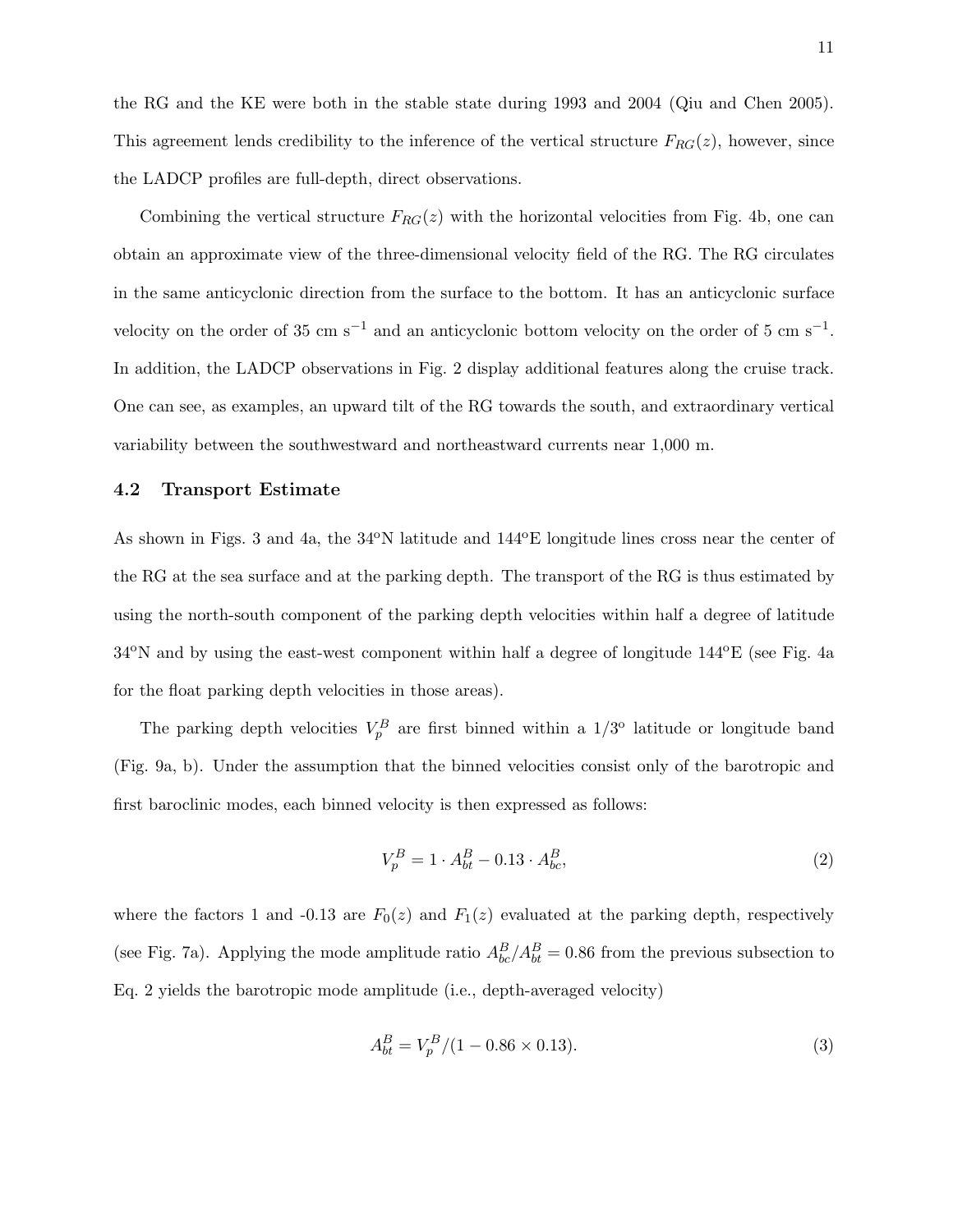The small value of  $F_1(z)$  at the parking depth (0.13) indicates that the conversion from  $V_p^B$  to  $A_{bt}^B$  is not very sensitive to the mode amplitude ratio  $A_{bc}^B/A_{bt}^B$ ; the parking depth velocities are dominated by the barotropic mode. The 10% uncertainty in the mode amplitude ratio  $A_{bc}^B/A_{bt}^B$ results in only a 1-2% uncertainty in  $A_{bt}$  and hence in the net transport. This is smaller than the uncertainty caused by variability in the parking depth velocities, which is estimated to be about 10%.

Accumulative transports are obtained by integrating  $A_{bt}^B$  from the east to west or from south to north, and multiplying by the mean depth of 5,160 m (Fig. 9a, b). The minimum of the accumulative transport shown in Fig. 9 is taken as the transport estimate for the RG. These values are  $108.5\pm9.6$  Sv along  $34^{\circ}$ N, and  $92.8\pm7.2$  Sv along  $144^{\circ}$ E. The error ranges given for the transport estimates stem from the standard errors of the binned velocities. By averaging the two estimates, the final transport estimate with one standard error is  $101\pm8$  Sv. Although the float velocities are independent at different locations, the two transport estimates may not be independent entirely. Recall that the two transport estimates have used the same conversion formula (Eq. 3), which are derived by using all parking depth velocities and T/S profiles in the RG together.

We can also infer the RG transport from the two-dimensional pressure field at the parking depth (see the white contours in Fig. 5a, where the maximum value of the pressure is 16 cm). Notice that we have used the geostrophy relationship in obtaining the pressure field at the parking depth  $(P_p$  in dynamic height cm). Under geostrophy, the streamfunction at the parking depth is  $gP_p/f$ , where g is the gravititational acceleration and f is the Coriolis parameter. Applying the same conversion used for the parking depth velocities (Eq. 3), we find the barotropic component of the streamfunction to be

$$
\frac{gP_p}{f} \times \frac{1}{1 - 0.86 \times 0.13}.
$$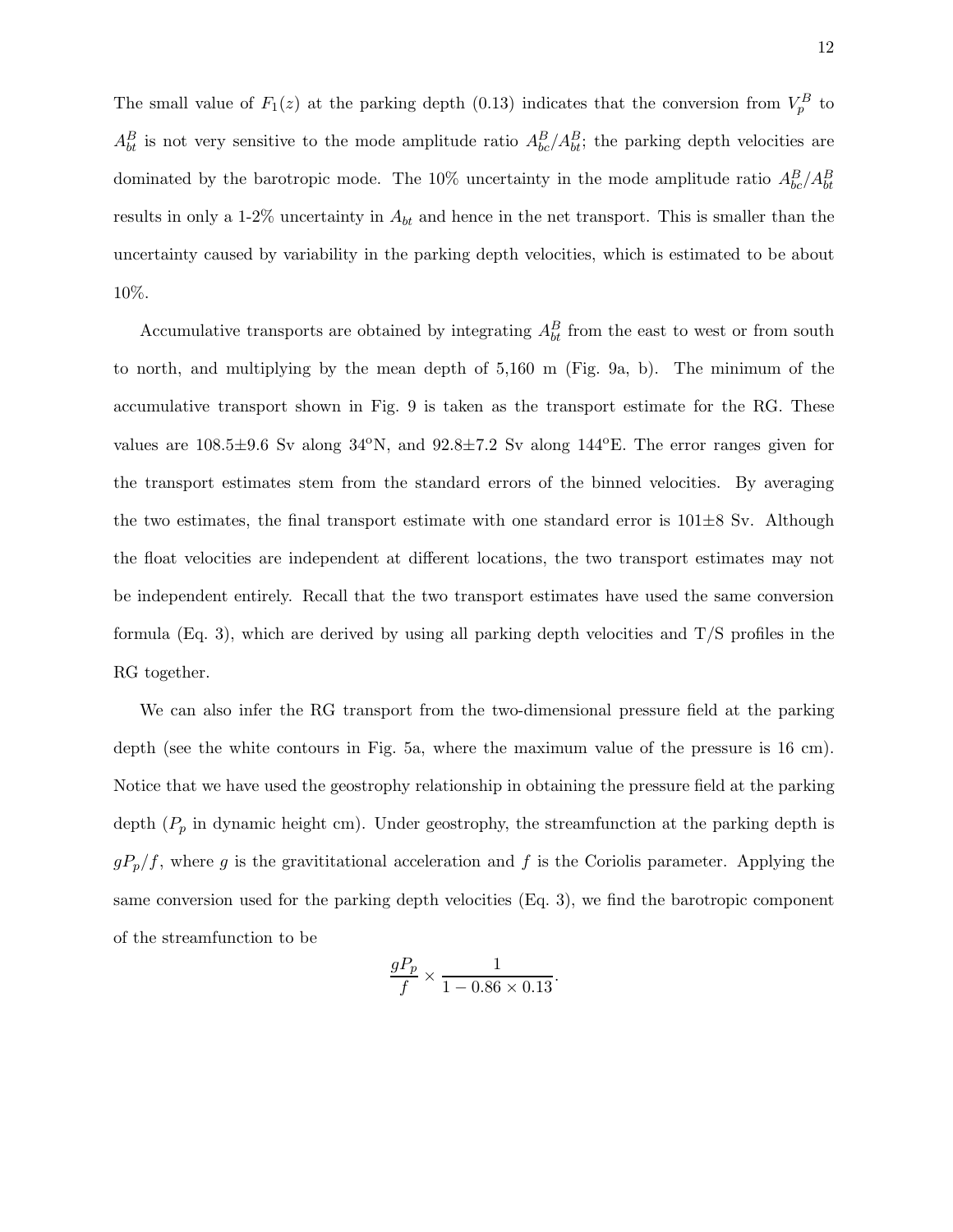The RG transport is

$$
\frac{gH}{f}\Delta P_p \times \frac{1}{1 - 0.86 \times 0.13},
$$

where  $\Delta P_p$  is the pressure difference in dynamic height between the RG's center and its periphery, and H is the mean depth of the RG (5,160 m). For  $\Delta P_p = 14 \pm 2$  cm (the uncertainty reflects the difficulty in estimating the pressure at the periphery), the RG transport is  $98\pm14$  Sv, which is consistent with the results of Fig 9.

#### 5 Summary and Discussion

During May–November, 2004, 20 profiling floats were deployed in the RG region south of the KE. As the KE and RG systems were in a stable state, most of these floats remained within the RG. We have limited our analysis to this period because the RG was strongly influenced by an intense, westward moving cyclonic eddy after November 2004. We have shown that the anticyclonic circulations of the RG at different depths in the upper 1,500 db are approximately parallel to each other, with the speed at the surface  $(35 \text{ cm s}^{-1})$  being about three and a half times larger than that at the parking depth  $(10 \text{ cm s}^{-1})$ .

The full-depth vertical structure of the RG velocity field is dominated by the barotropic and first baroclinic modes. The two modes are of the same order of magnitude; the amplitude of the first baroclinic mode is about 0.86 times that of the barotropic mode. The two modes are combined in such a way that the resulting RG circulates anticyclonically at all depths, from the surface to the bottom. Its bottom velocity is on the order of 5 cm s<sup>-1</sup>. The equivalent barotropic vertical structure is similar to that obtained by a full-depth LADCP observation in 1993, when the RG was also in the stable state.

From the (depth-averaged) barotropic component of the RG velocity field, the transport is estimated as  $101\pm8$  Sv (one standard error). Our transport estimate is comparable to that made in 1993 by the LADCP observation ( $\sim 86$  Sv near 144.9<sup>o</sup>E, Firing 1998), but is significantly larger than those made in 2000 ( $\sim$ 50 Sv along 146<sup>o</sup>25<sup>'</sup>E) and in 2001 ( $\sim$ 34 Sv along 152<sup>o</sup>30<sup>'</sup>E) estimated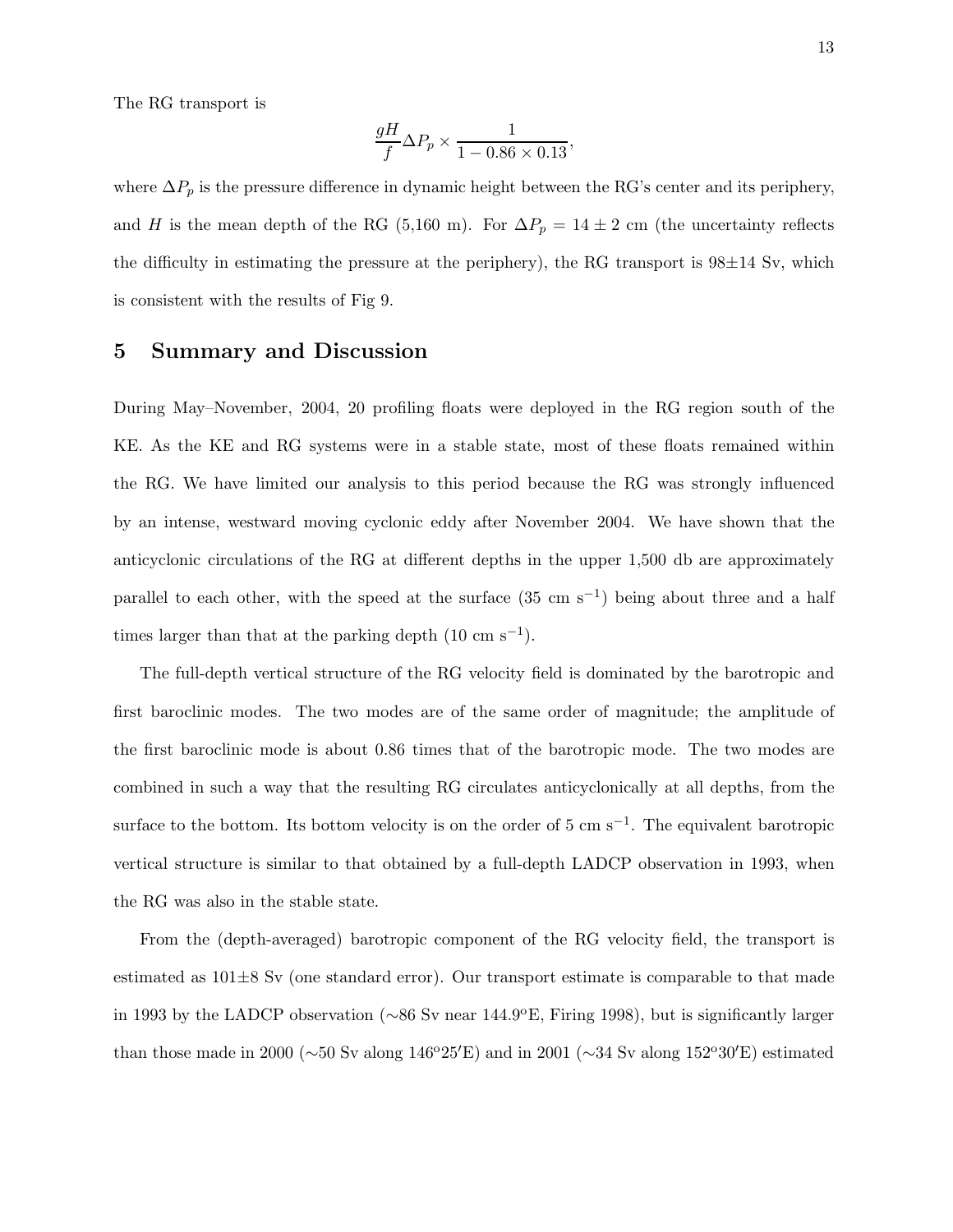by Yoshikawa et al. (2004). Decade-long altimetric measurements revealed that the RG was in a stable state before 1995 and after 2002, and in an unstable state between 1995-2002 (Qiu and Chen 2005). The variations of the RG transport observed in 1993, 2000, 2001, and 2004 are consistent with the findings by Qiu and Chen (2005) that the RG during the stable state is about twice as strong as it is during the unstable state.

We have described the RG in the stable state by pooling all the float measurements during the period from May–November 2004, and averaging them azimuthally. Furthermore, we have noticed that the RG is swifter, narrower, and more variable to the north than to the south. This is no surprise, since the RG makes contact with the KE jet in the north. Exactly how this interaction takes place, however, can not be addressed by the present dataset and is a future KESS collaborative analysis objective.

The hypothesis that the first baroclinic mode dominates the baroclinic component of the velocity field is validated by the geostrophic shear profiles obtained by CTD stations with a spacing of ∼100 km. Our mode decomposition in Section 4 is applied only to the gyre-averaged ratio profile (Fig. 6b) and to the binned velocities (Fig. 9). Meanwhile, individual velocity measurements do have significant mesoscale variations as indicated by the standard error ellipses in Fig. 4b and by the scatter in the crosses of Fig. 9. The vertical structures of these mesoscale motions are unknown and are poorly resolved by our profiling float data.

The method to estimate the diving and re-surfacing locations used in Park et al. (2005) also produced float surface velocities, but we chose to use these velocities only to quantify the uncertainty in our parking depth velocities (Eq. 1). The float surface velocities have non-geostrophic components such as Ekman drift and windage effect, which are undesirable when inferring fulldepth vertical structures in the RG.

As a part of the collaborative KESS program, the RG has also been observed by an array of CPIES (Current and Pressure recording, Inverted Echo Sounder) and moored current meters (see Fig. 1 in Qiu et al. 2006). In future analyses, it will be interesting to compare the RG structure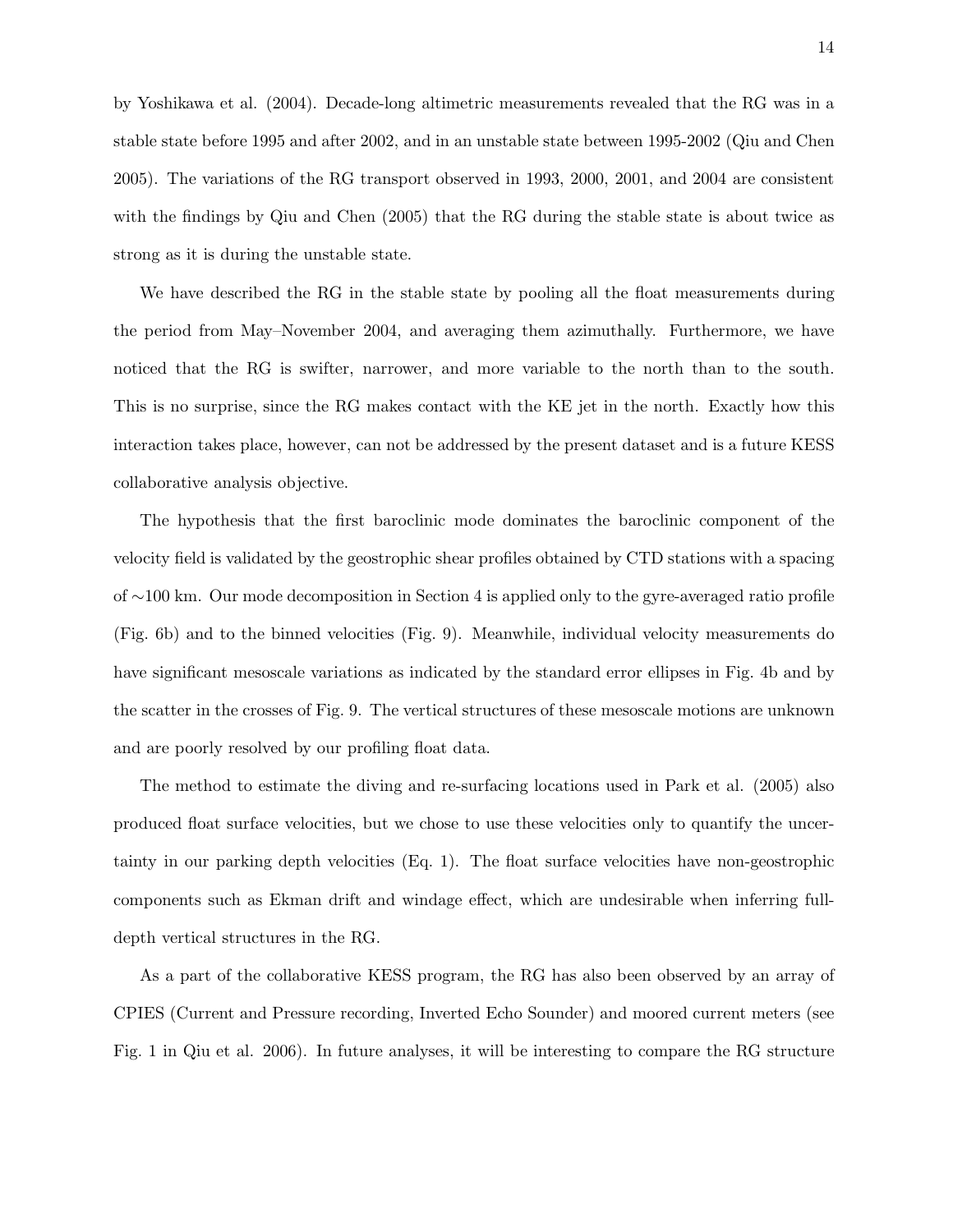derived from the present study to that from the moored measurements data, which will provide time series information on the temporal variability of the KE and RG systems.

#### Acknowledgments

Comments made by the anonymous reviewers and Kathleen A. Donohue have significantly improved this study. The full-depth CTD profiles were collectively obtained as a part of Kuroshio Extension System Study (KESS) project. We thank other PIs (Kathleen A. Donohue, D. Randolph Watts, Humio Mitsudera, Nelson G. Hogg, and Steven Jayne) for their participation and effort. The merged  $T/P$ , Jason-1 and  $ERS-1/2$  altimeter data is provided by the CLS Space Oceanography Division as a part of the Environment and Climate EU ENACT project. The support of the National Science Foundation through grant OCE-0220680 to UH, as a part of the collaborative research project KESS, is also gratefully acknowledged.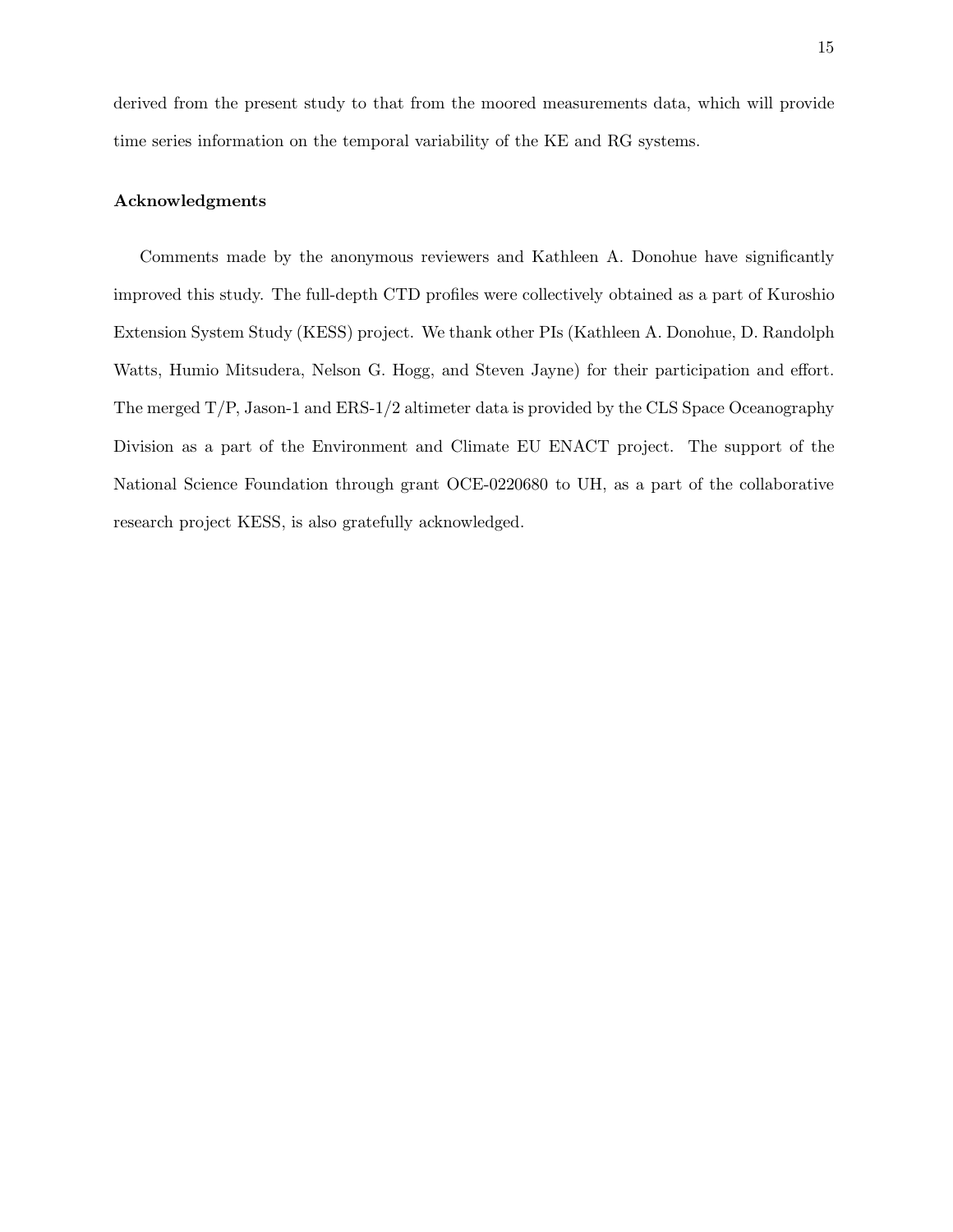- Chelton D. B., R. A. deSzoeke, and M. G. Schlax, 1998: Geographical variability of the first baroclinic Rossby radius of deformation. J. Phys. Oceanogr., 28, 433–460.
- Firing, E., 1998: Lowered ADCP development and use in WOCE. International WOCE Newsletter, 30,  $10-14$ .
- Niiler, P. P., N. A. Maximenko, G. G. Panteleev, T. Yamagata, and D. B. Olson, 2003: Nearsurface dynamical structure of the Kuroshio Extension. J. Geophys. Res., 108 (c6), 3193, doi:10.1029/2002JC001461.
- ——, Q. J. Schmitz, and D.-K. Lee, 1985: Geostrophic volume transport in high eddy-energy areas of the Kuroshio Extension and Gulf Stream. J. Phys. Oceanogr., 15, 825–843.
- Park, J. J., K. Kim, B. A. King, and S. C. Riser, 2005: An advanced method to estimate deep currents form profiling floats. J. Atmos. Oceanic Techol., 22, 1,294–1,304.
- Qiu, B., 2003: Kuroshio Extension variability and forcing of the Pacific decadal oscillations: Responses and potential feedback. J. Phys. Oceanogr., 33, 2,465–2,482.
- ——, and S. Chen, 2005: Variability of the Kuroshio Extension jet, recirculation gyre and mesoscale eddies on decadal timescales. J. Phys. Oceanogr., 35, 2,090–2,103.
- ——, P. Hacker, S. Chen, K. A. Donohue, D. R. Watts, H. Mitsudera, N. G. Hogg, and S. R. Jayne, 2006: Observations of the subtropical mode water evolution from the Kuroshio Extension System Study. J. Phys. Oceanogr., 36, 457–473.
- Schmitz, W. J., P. P. Niller, R. L. Bernstein, and W. R. Holland, 1982: Recent long-term moored instrument observations in the Western North Pacific. J. Geophys. Res.,  $87, 9,425 - 9,440$ .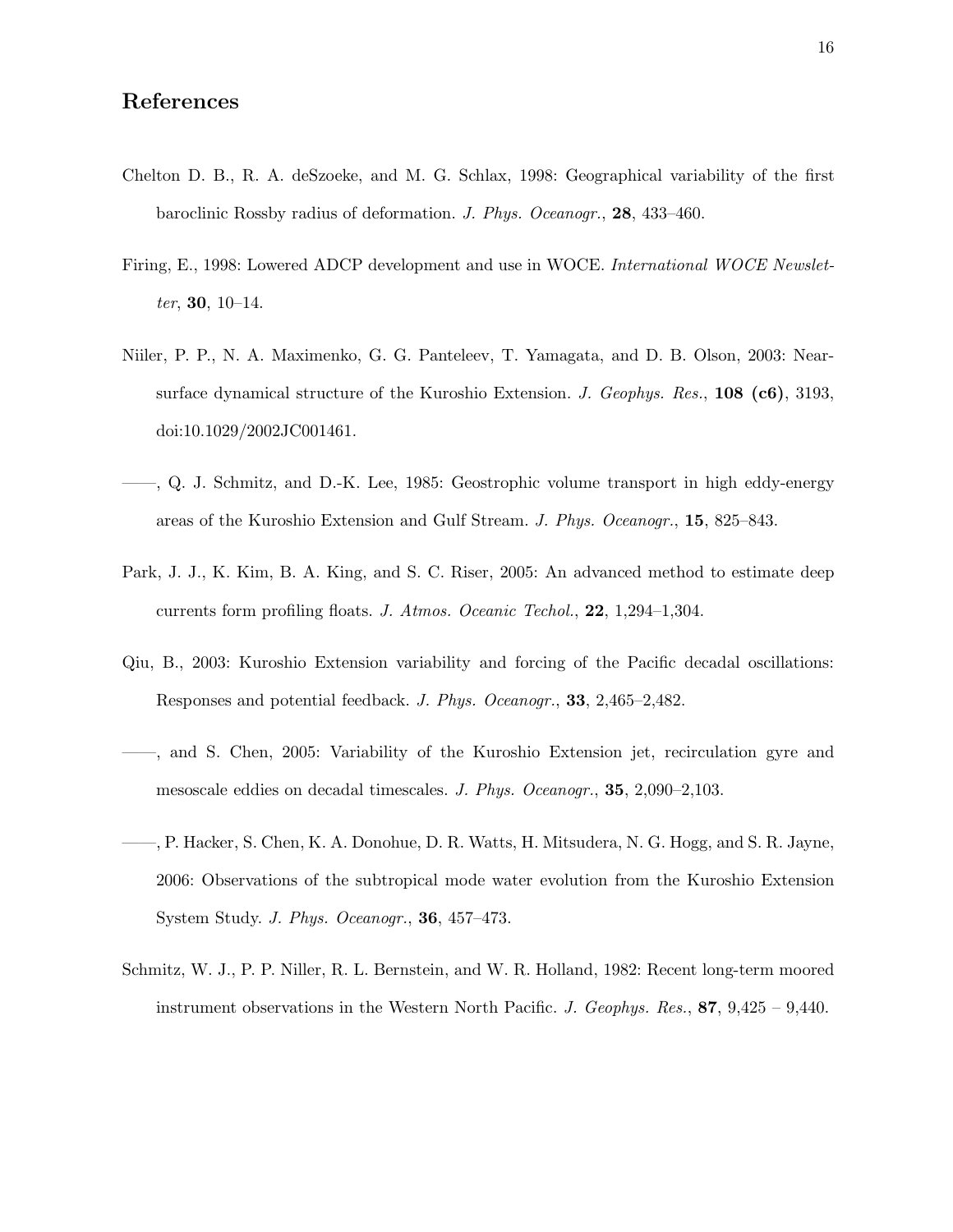- Teague, W.J., M.J. Carron, and P.J. Hogan, 1990: A comparison between the Generalized Digital Environmental Model and Levitus climatologies. J. Geophys. Res., 95, 7167–7183.
- Wijffels, S.E., M.M. Hall, T.M. Joyce, D.J. Torres, P. Hacker, and E. Firing, 1998: Multiple deep gyres of the western North Pacific: A WOCE section along 149°E. J. Geophys. Res., 103, 12,985–13,009.
- Yoshikawa, Y., J. A. Church, H. Uchida, and N. J. White,, 2004: Near bottom currents and their relation to the transport in the Kuroshio Extention. Geophys. Res. Lett., 31, L16309, doi:1029/2004GL020068.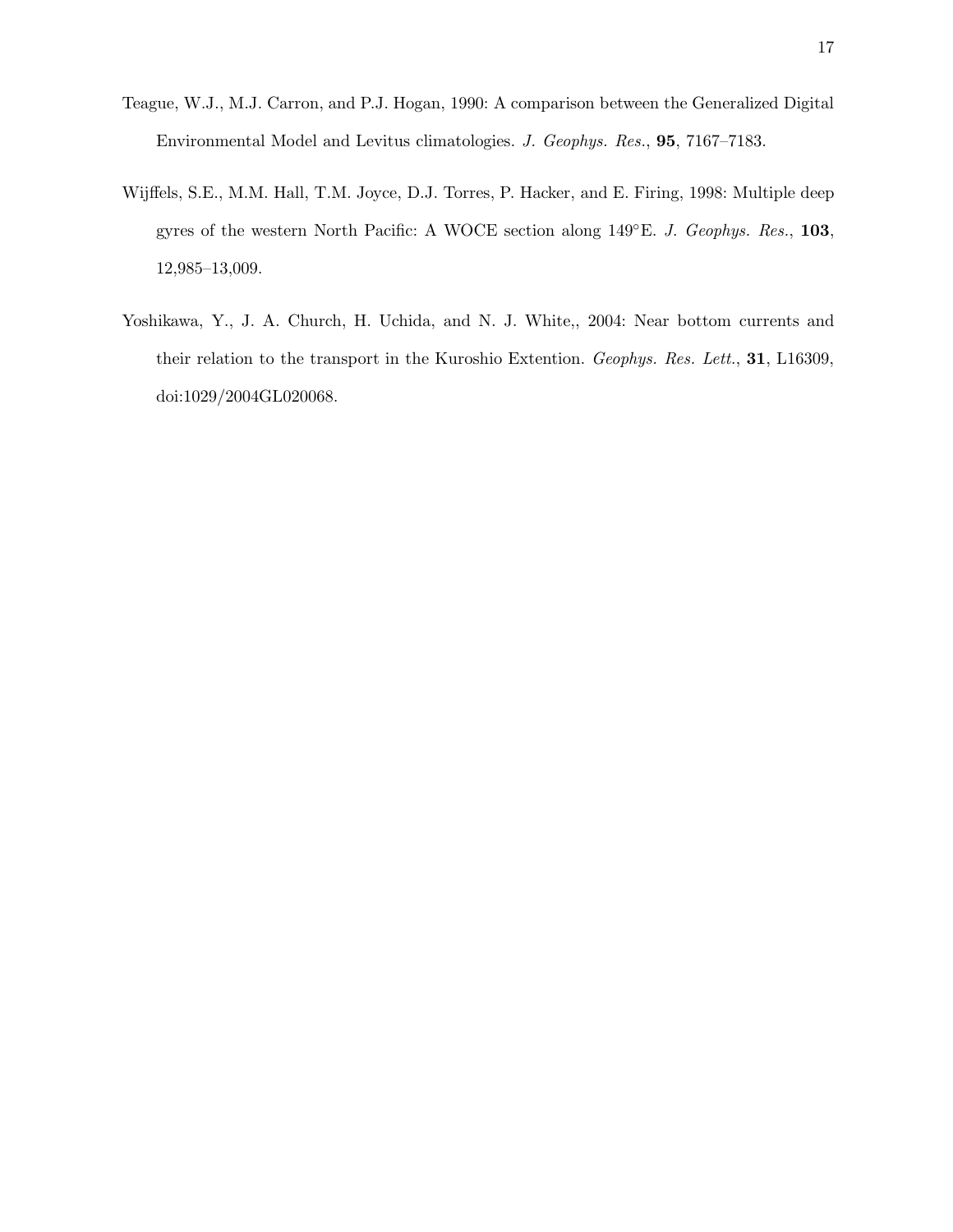

Figure 1: Mean sea surface dynamic height in cm relative to 1,000 db, from Teague et al. (1990). The contour interval is 10 cm. A 205 cm contour is added to signify the recirculation gyre south of the Kuroshio Extension. Arrows indicate the depth-averaged LADCP velocities along the WOCE P10 line in November 1993 (Firing 1998); a full-depth view of the LADCP cross-track velocities is given in Fig. 2. Light and dark gray shadings denote water depths of 2,000 m and 4,000 m, respectively.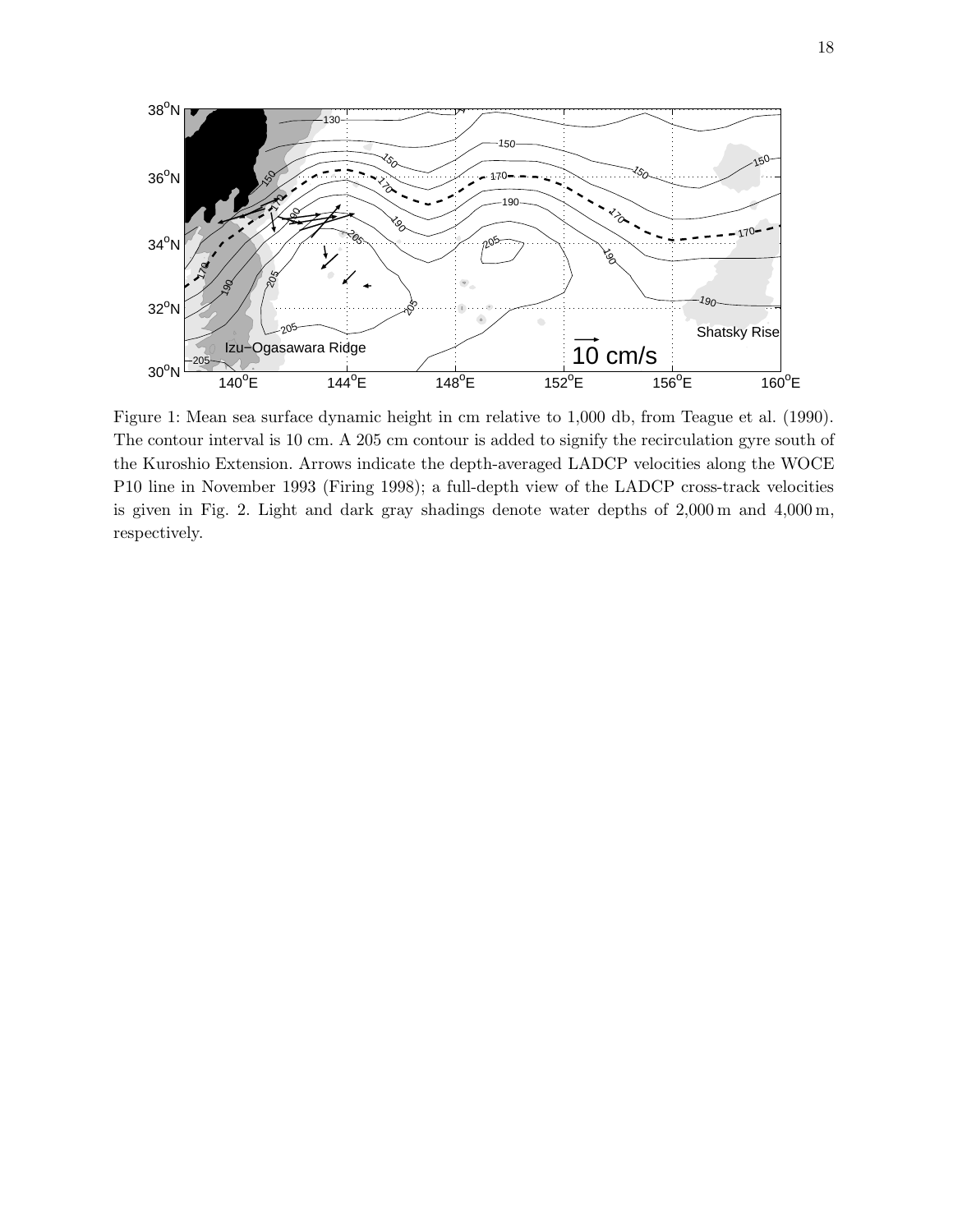

Figure 2: Cross-track LADCP velocities along the WOCE P10 line in November 1993, as a function of distance to the southeast from the Japan coast (see Fig. 1 for LADCP station locations and the depth-averaged LADCP velocities). The LADCP profile locations are indicated by the solid triangles. The vertical profiles at stations A and B are shown in Fig. 8b. Longitudes and latitudes along the cruise track are also indicated. The negative southwestward flow is shaded. The interval for thick contours is 20 cm s<sup>-1</sup>, and thin contours are added in between at  $\pm 5$  and  $\pm 10$  cm s<sup>-1</sup>.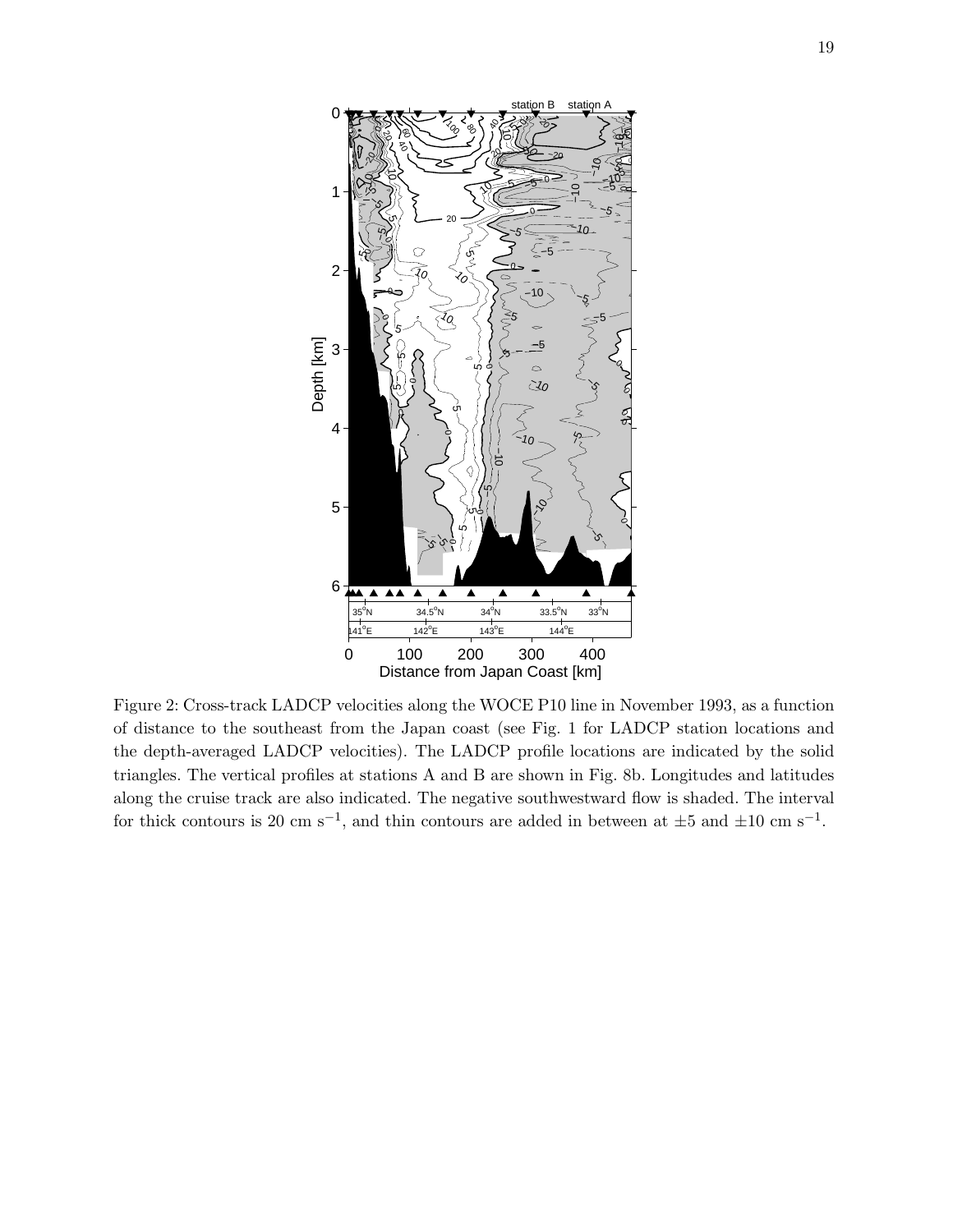

Figure 3: Sea surface height in cm, taken as the sum of the altimetric SSH anomaly, averaged over the period from May–November 2004, and the Teague et al. (1990) sea surface dynamic height. Solid dots are the deployment locations of the 20 KESS Apex floats. Black triangles are the 14 full-depth CTD stations, some of which near the center of the RG are duplicated in space but separated in time by more than 10 days. Light and dark gray shadings denote water depths of  $2,000$  m and  $4,000$  m, respectively. The two lines are along  $34^{\circ}N$  and  $144^{\circ}E$ , respectively.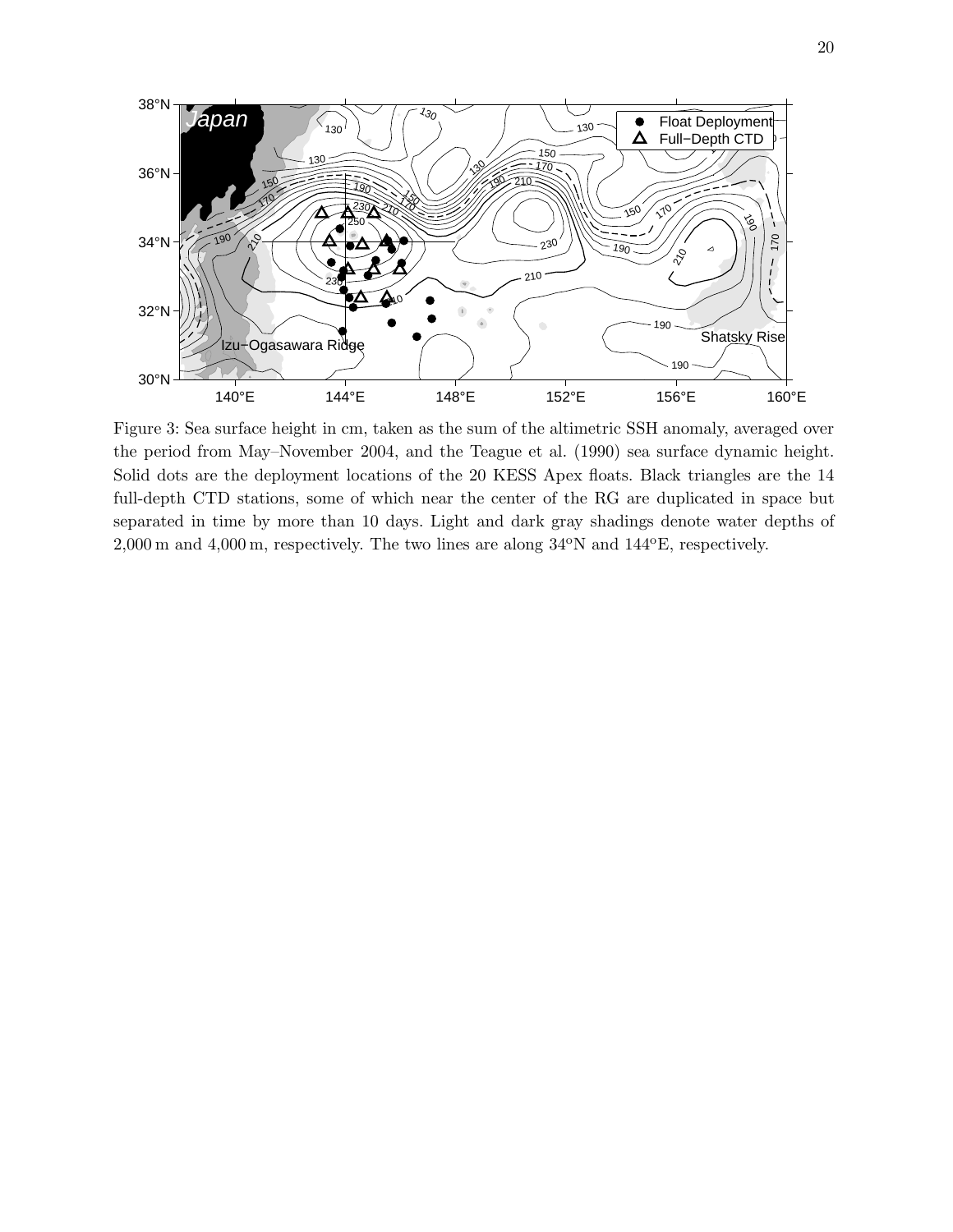

Figure 4: (a) Float velocities at the parking depth. The vectors start from the middle of the diving and re-surfacing locations. The gray shading indicates water depth < 2000 m. (b) Gridded velocities at the parking depth. Standard error ellipses are shown if there are 3 or more float velocities within 25 km of the grid points; otherwise, gray squares are added. In both panels, the thick gray line is the 210 cm SSH contour from Fig. 3, indicating the RG boundary.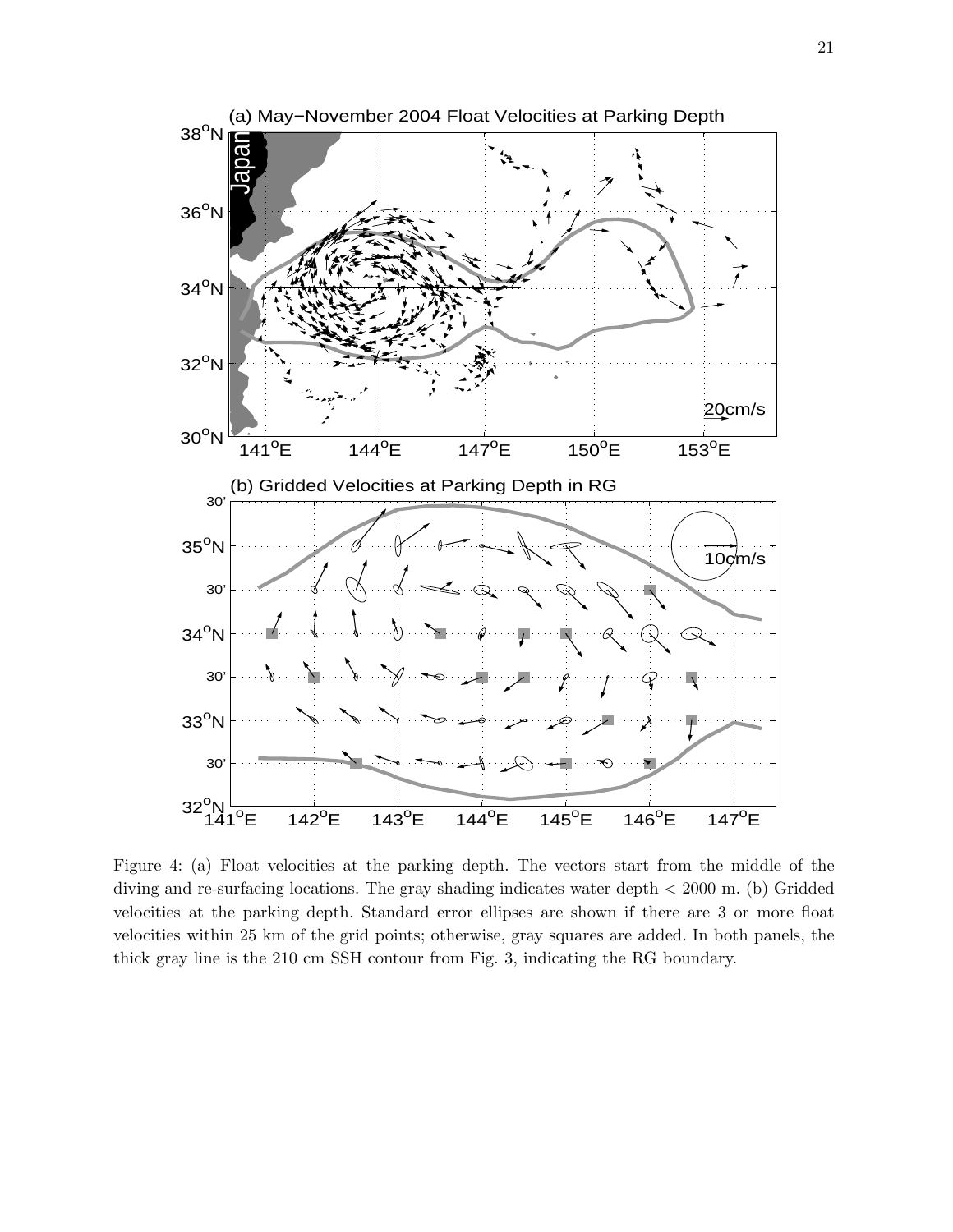

Figure 5: (a) Pressure fields at 5 db (color shading) and at the parking depth (1500 db, white contours). Both are in units of dynamic height cm. The thick dark lines are the 210 cm SSH contours from Fig. 3, indicating the RG boundary. (b) Histogram of the angle differences between the geostrophic velocities at 5 db and the gridded parking depth velocities  $V_p$  (shown in Fig. 4b). A negative angle means that the velocity at 5 db is more clockwise than that at the parking depth. The solid and dashed red lines indicate the median value and standard deviation. (c) Scatter plot of the geostrophic velocities at 5 db vs.  $V_p$ . The solid and dashed red lines indicate the best-fit lines and their 95% confidence invervals; the slopes of these lines give the ratio between the two velocities. Panels  $(d,e,f)$  and  $(h,g,i)$  are the same as Panels  $(a,b,c)$ , but at depths of 490 db and 1,000 db, respectively.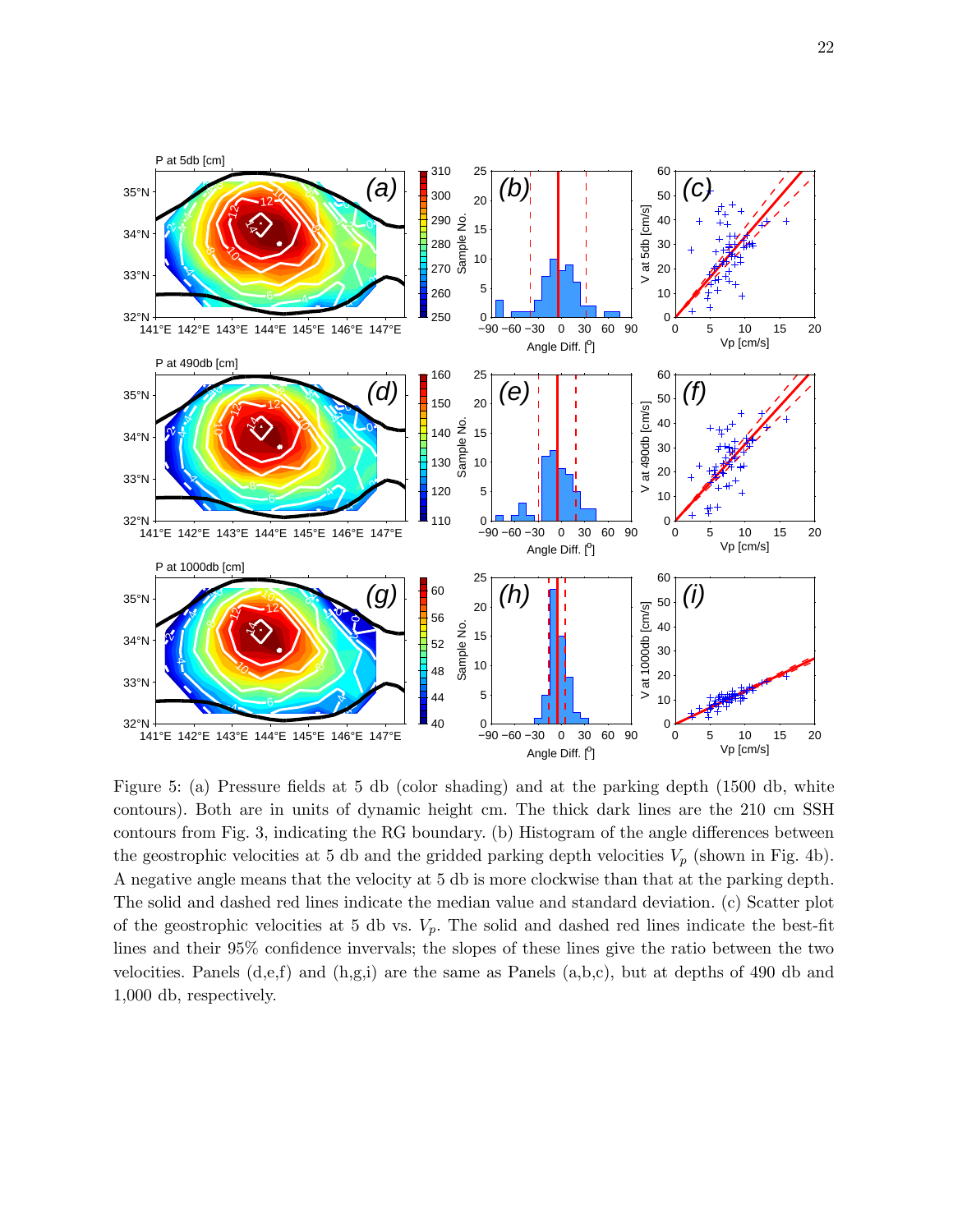

Figure 6: (a) Medians (dark line) and standard deviations (gray lines) of the angle differences between the geostrophic velocities at each float sampling depth and the gridded parking depth velocities  $V_p$ . Those at depths of 5 db, 490 db, and 1000 db have already been shown in the middle column of Fig. 5 as red lines. (b) The ratio of the geostrophic velocities at each float sampling depth to  $V_p$ . The ratios at depths of 5 db, 490 db, and 1000 db are also shown as red lines in the right-hand column of Fig. 5. The 95% confidence levels are indicated by the gray lines.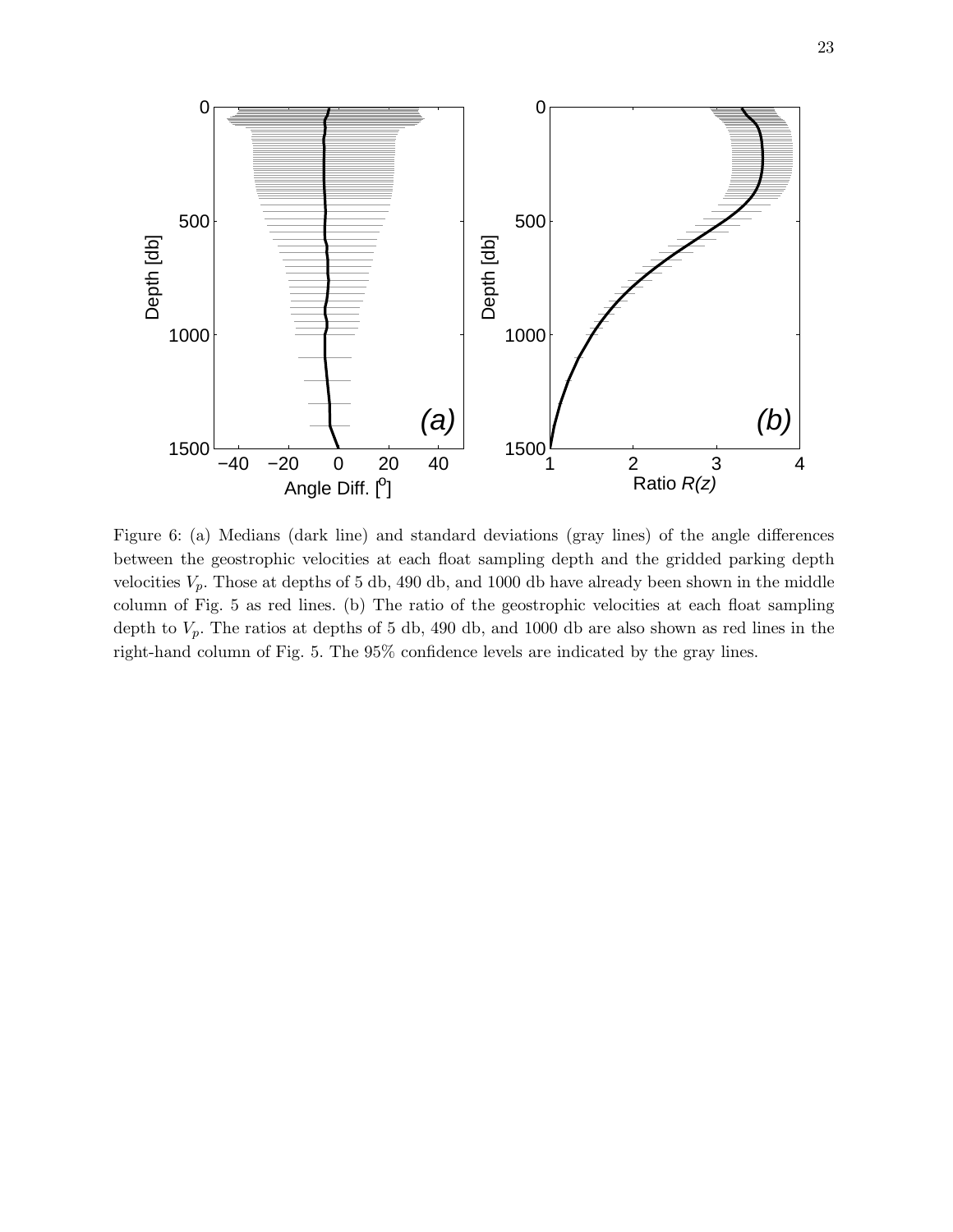

Figure 7: (a) Vertical structures of the barotropic ("bt") mode and the first three baroclinic dynamic modes in the RG. The modes have been normalized such that their depth-averaged, squared vertical structures are unity. (b) The proportion of variance contributed by each dynamic baroclinic mode, for each of the 34 geostrophic shear profiles (crosses). The solid line with circles is the average of each mode. (c) Relative variance contributions of the first and second modes, as function of the total variance in the geostrophic shear profiles.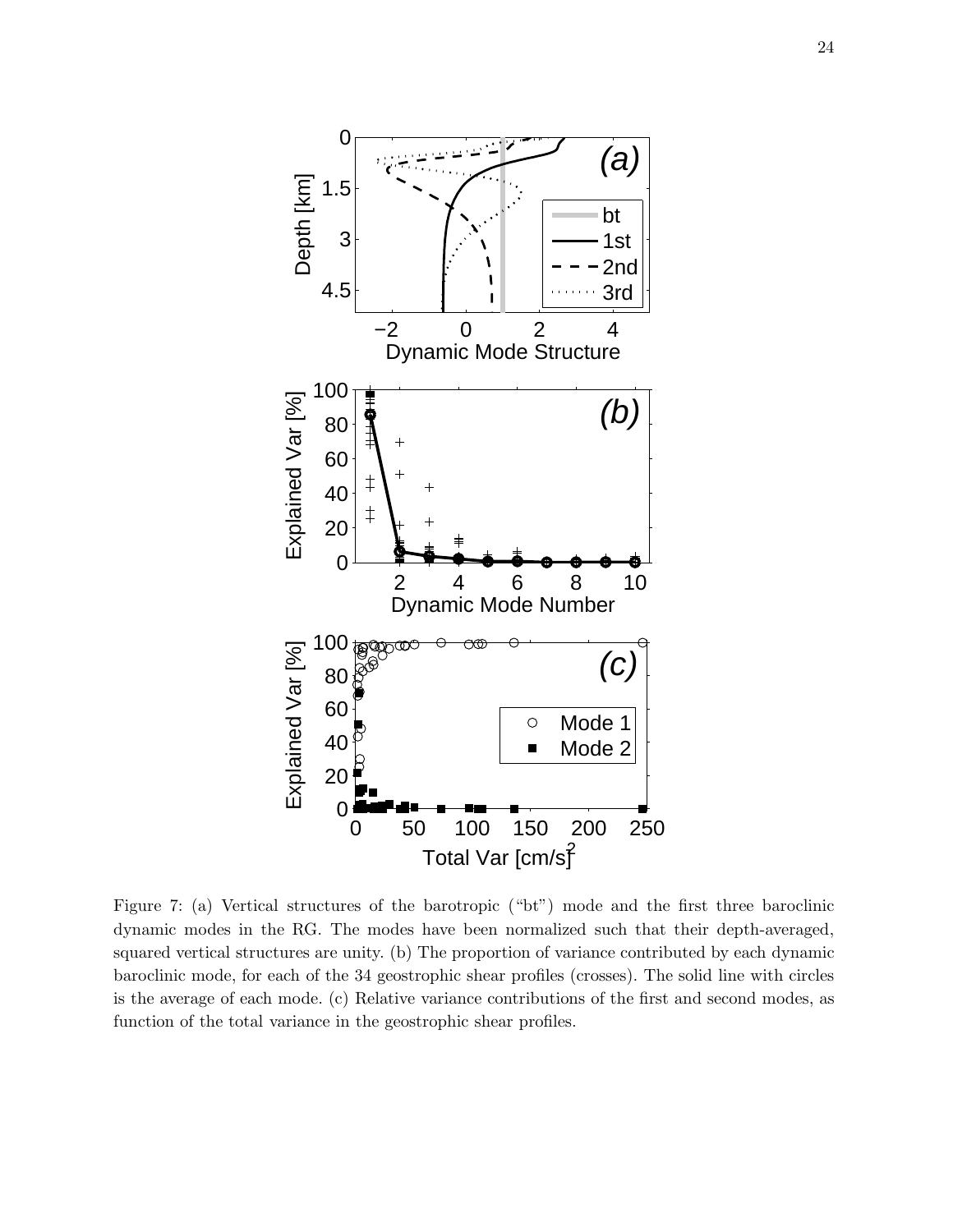

Figure 8: (a) The ratio shown in Fig. 6b (dashed line) is fitted by a linear combination of the barotropic and first baroclinic modes (solid line). (b) The vertical structure  $F_{RG}(z)$ , normalized so that the depth-averaged, squared  $F_{RG}(z)$  is unity. The dashed lines indicate the range obtained by varying the mode amplitude ratio within its 95% confidence interval. The LADCP vertical profiles are the same cross-track velocities as those indicated in Fig. 2 at stations A and B, except that they are normalized in the same manner as  $F_{RG}(z)$ .